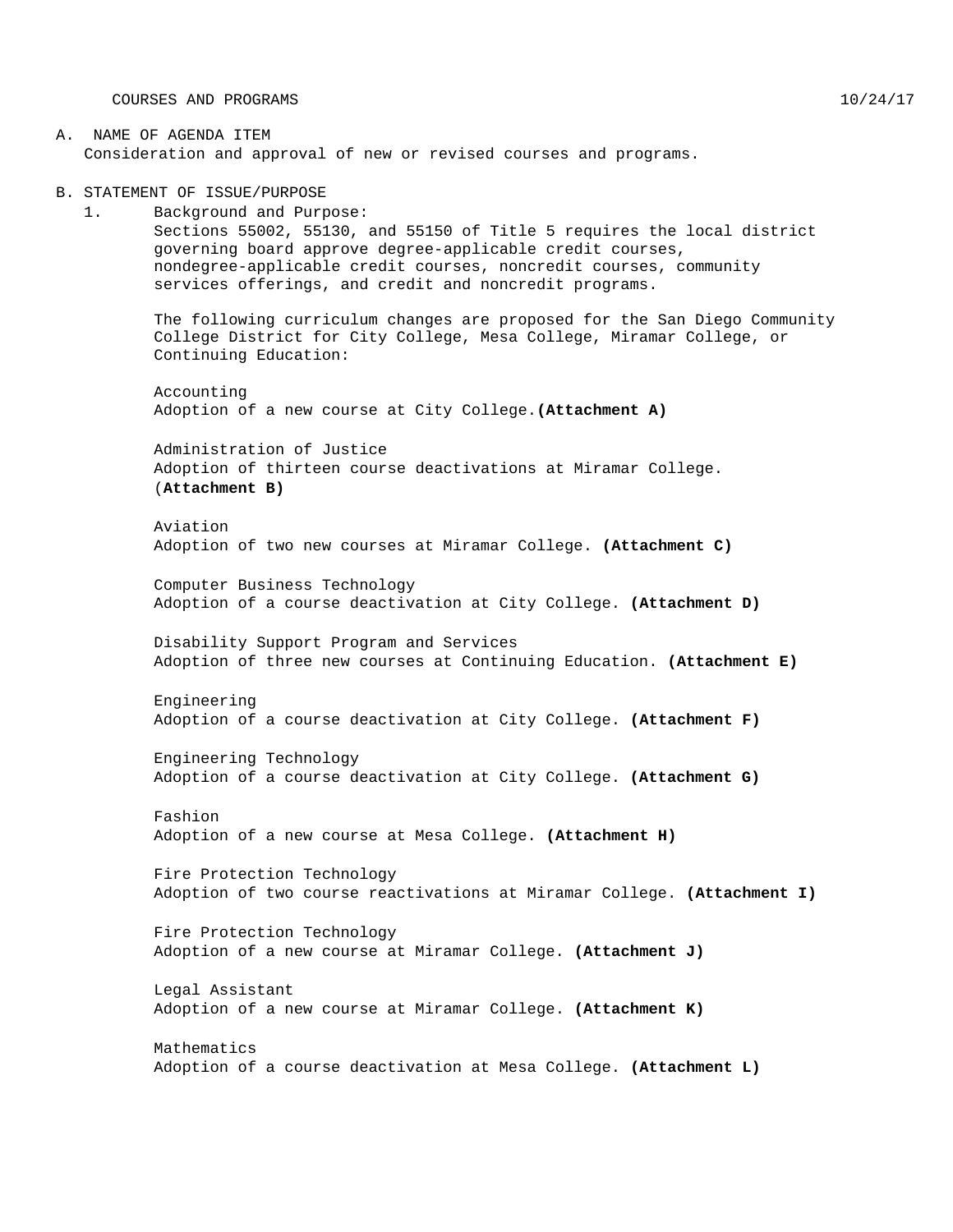#### COURSES AND PROGRAMS 10/24/17

Mathematics Adoption of two course deactivations at City College. **(Attachment M)** Mecomtronics Adoption of two course deactivations at City College. **(Attachment N)** Spanish Adoption of two new courses at Mesa College. **(Attachment O)** Sustainability Adoption of a new course at Mesa College. **(Attachment P)** Tagalog Adoption of a course deactivation at Mesa College. **(Attachment Q)** Computer Business Technology Adoption of two program deactivations at Mesa College. **(Attachment R)** Computer Technical Illustration Adoption of two program revisions at City College. **(Attachment S)** Dramatic Arts Adoption of a program revision at Mesa College. **(Attachment T)** Engineering Adoption of a program revision at City College. **(Attachment U)** Graphics Adoption of two program revisions at Miramar College. **(Attachment V)** Manufacturing Engineering Technology Adoption of two program revisions at City College. **(Attachment W)** Mechanical Design Technology Adoption of a program revision at City College. **(Attachment X)** Multimedia Adoption of two program revisions at Mesa College. **(Attachment Y)** Music Adoption of a program revision at Miramar College. **(Attachment Z)** Social and Behavioral Sciences Adoption of a program revision at Miramar College. **(Attachment AA)** Sustainability Adoption of a new program at Mesa College. **(Attachment BB)**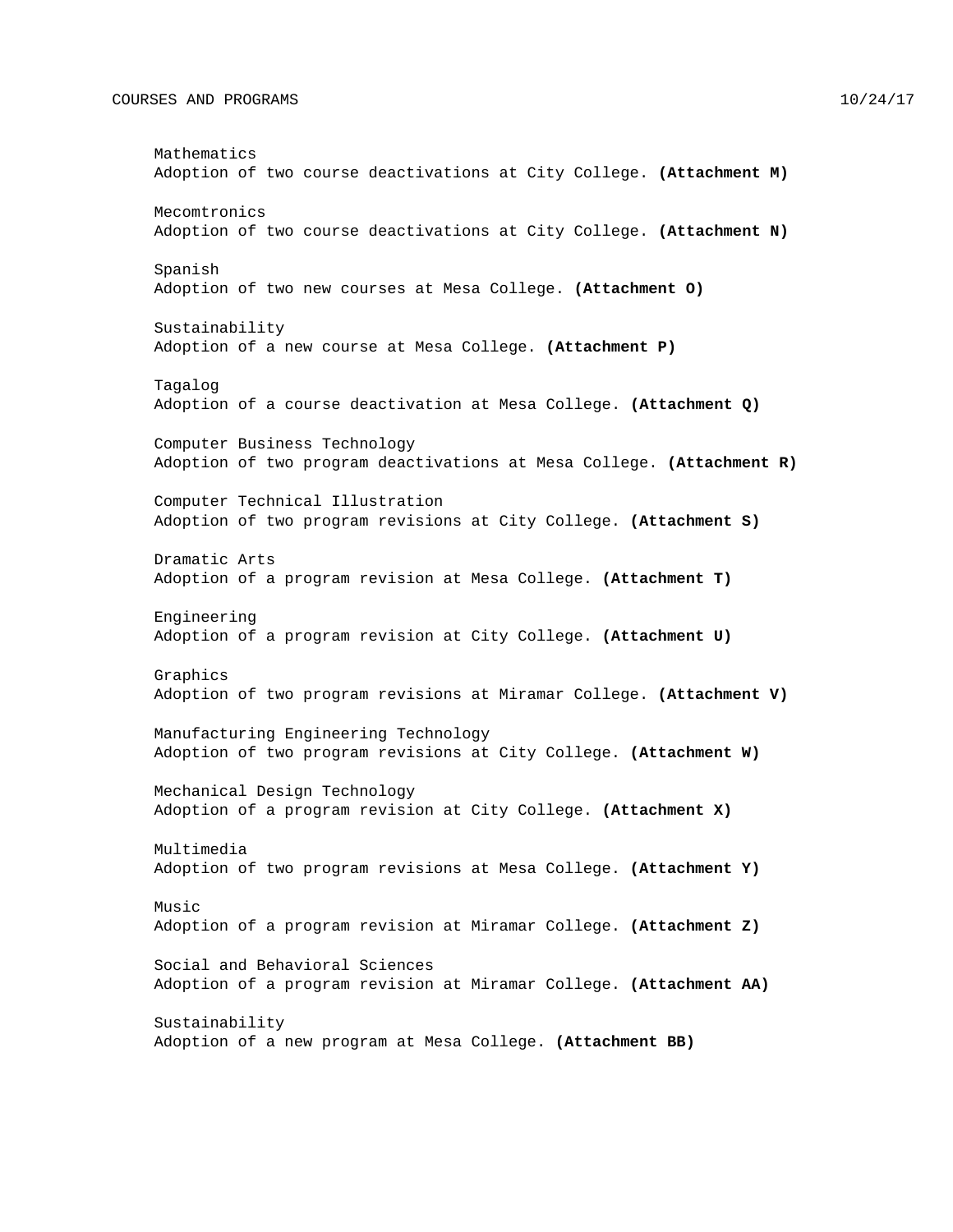#### C. PROPOSAL

The Board of Trustees hereby grants authority to take the action outlined in Part A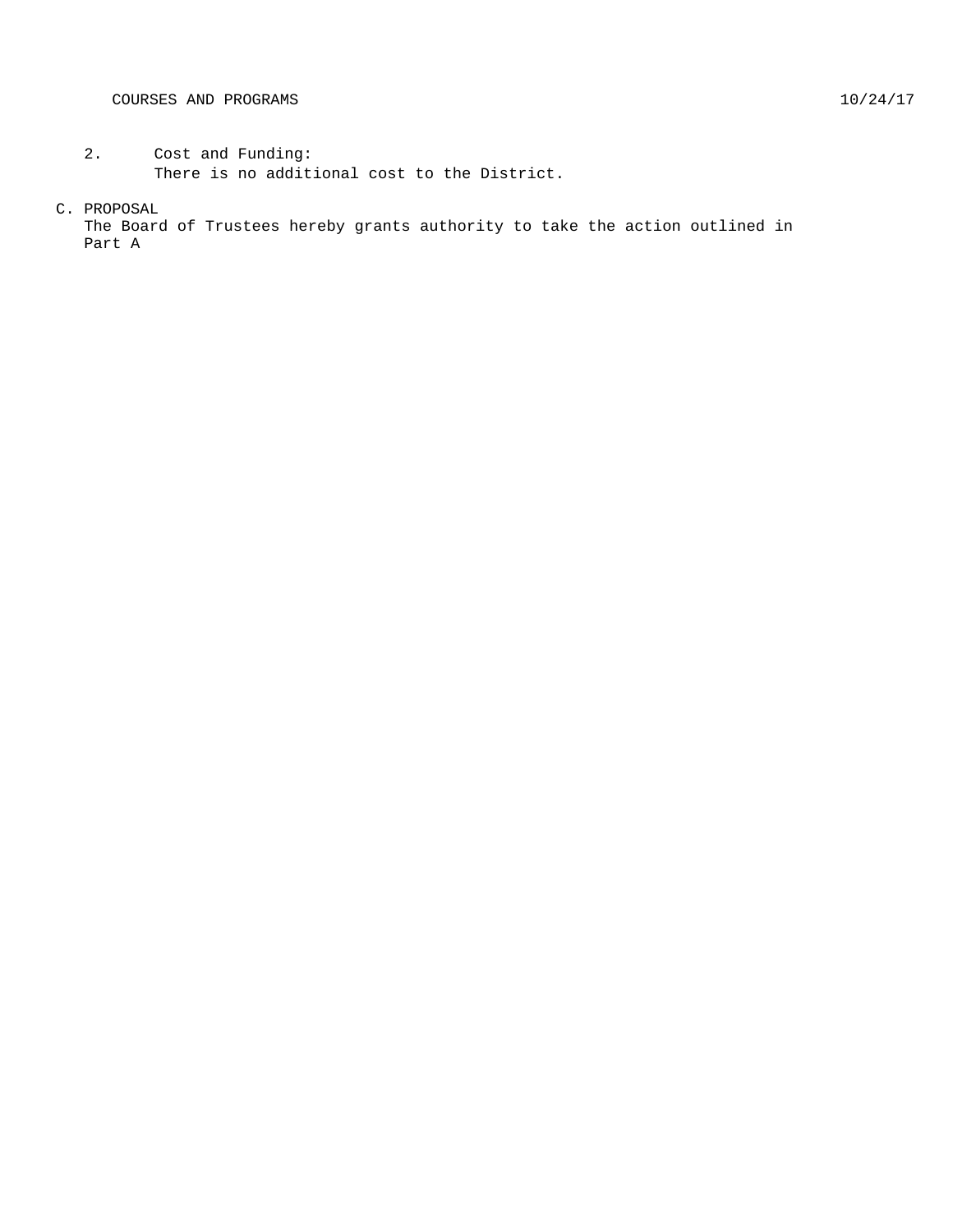Adoption of a new course at City College.

Proposed new course at City College:

## **119 Accounting Ethics**

### **48 - 54 hours lecture, 3 units Grade Only**

*Advisory:* English 47A or English 48 and English 49, each with a grade of "C" or better, or equivalent or Assessment Skill Levels R5 and W5.

This course provides an introduction to ethical reasoning, integrity, objectivity, independence, core values, and professional issues in accounting. Emphasis is placed on the importance of ethics in tax preparation, managerial accounting, and attest services. This course explores various models of accounting ethics through today's professional requirements of the American Institute of Certified Professional Accountant's (AICPA) Code of Professional Conduct, the State Board of Accountancy, Internal Revenue Service Circular No. 230, and other regulatory agencies. This course is intended for students majoring in Accounting, Certified Public Accountant (CPA) licensees, CPA exam applicants, Enrolled Agents, and other tax return preparers. Note: Students interested in earning Enrolled Agent, Enrolled Retirement Plan Agent, or Registered Tax Return Preparer continuing education credits with the Internal Revenue Service, must take Accounting 119 with San Diego City College. (FT) Associate Degree Credit & transfer to CSU.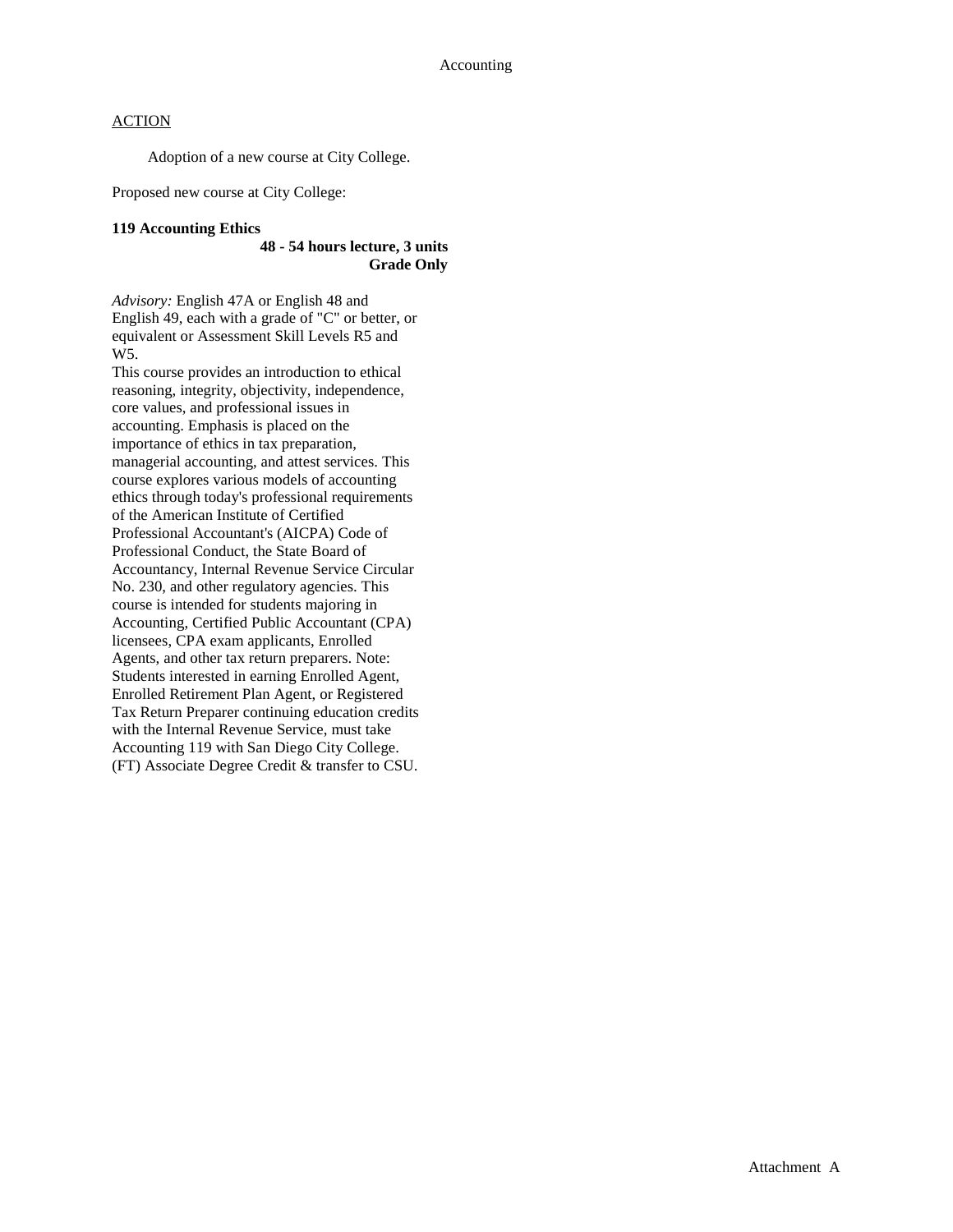Adoption of fourteen course deactivations at Miramar College.

Proposed course deactivations at Miramar College:

#### **290 Independent Study**

#### **48 - 162 hours other, 1-3 units Grade Only**

*Limitation on Enrollment:* Must obtain an Add Code from the instructor for enrollment. Independent study provides students the opportunity to investigate of a special area within the field of Administration of Justice. (FT Not Required) Associate Degree Credit & transfer to CSU.

#### **310A Deputy Leadership Session 1: Leadership, Power, and Authority 24 - 27 hours lab, 0.5 units Grade Only**

*Prerequisite:* Administration of Justice 381, Administration of Justice 382,

Administration of Justice 383, Administration of Justice 384, each with a grade of "C" or better, or equivalent.

This is the first in a series of eight courses designed to develop and enhance the leadership abilities of law enforcement officers. Throughout the series emphasis is placed on leadership values, traits, and skills applicable to students' professional and personal lives. Session 1 topics include leadership paradigms, values, loyalty, power, authority, and group attitudes. This course is intended for practicing law enforcement officers. (FT) Associate Degree Credit & transfer to CSU.

#### **310B Deputy Leadership Session 2: Learning, Goal Setting, and Value Systems 24 - 27 hours lab, 0.5 units Grade Only**

*Prerequisite:* Administration of Justice 310A with a grade of "C" or better, or equivalent. This is the second in a series of eight courses designed to develop and enhance the leadership abilities of law enforcement officers. Throughout the series emphasis is placed on leadership values, traits, and skills applicable to students' professional and personal lives. Session 2 topics include adult learning theory, personal goal setting, value systems, loyalty, and management versus leadership. This course is intended for practicing law enforcement officers. (FT) Associate Degree Credit & transfer to CSU.

#### **310C Deputy Leadership Session 3: Development, Integrity, and Ethics 24 - 27 hours lab, 0.5 units Grade Only**

*Prerequisite:* Administration of Justice 310B with a grade of "C" or better, or equivalent. This is the third in a series of eight courses designed to develop and enhance the leadership abilities of law enforcement officers. Throughout the series emphasis is placed on leadership values, traits, and skills applicable to students' professional and personal lives. Session 3 topics include development, integrity, ethics, the Pygmalion Effect, and empowerment. This course is intended for practicing law enforcement officers. (FT) Associate Degree Credit & transfer to CSU.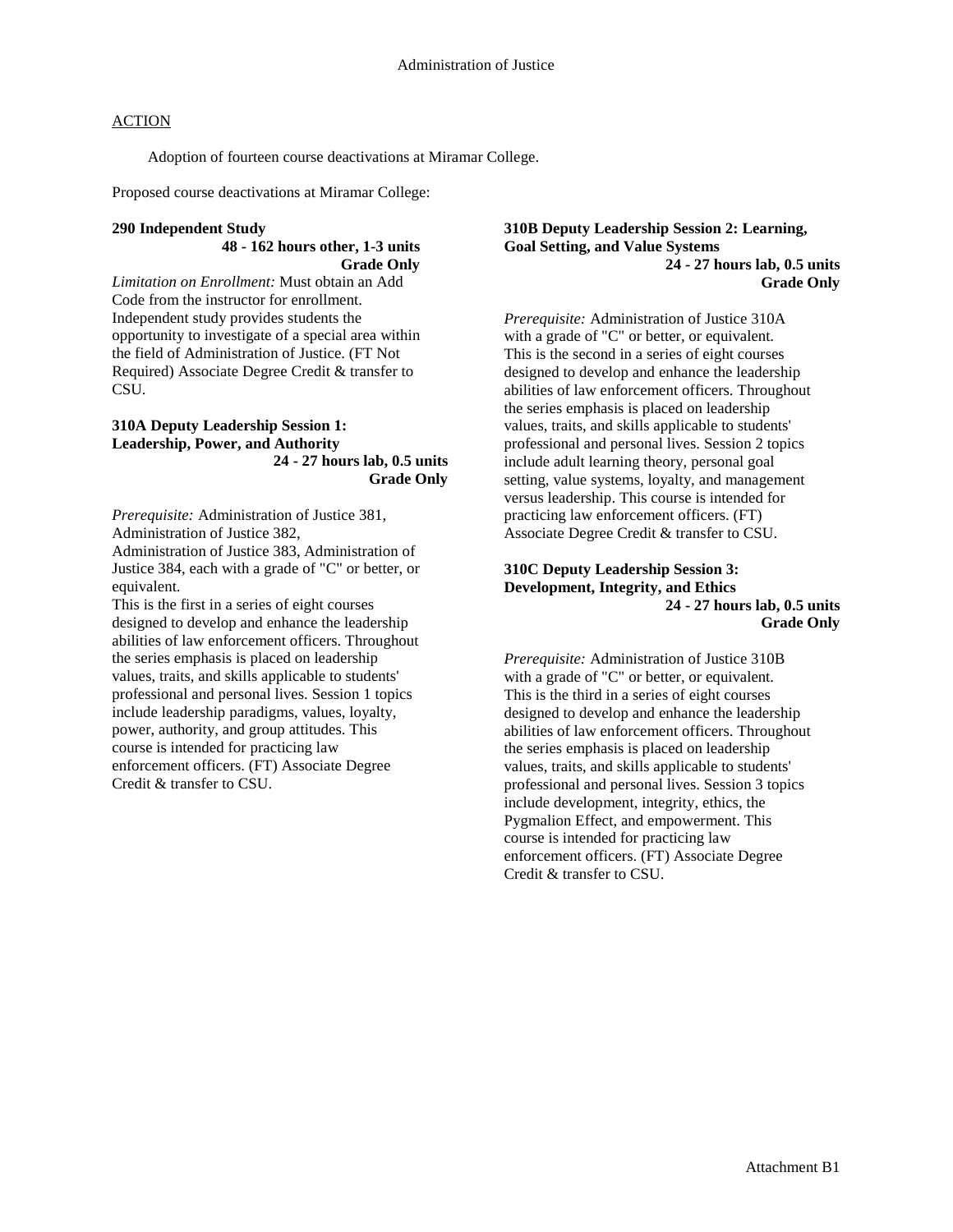### **310D Deputy Leadership Session 4: Principles, Preferences, and Perspectives 24 - 27 hours lab, 0.5 units Grade Only**

*Prerequisite:* Administration of Justice 310C with a grade of "C" or better, or equivalent. This is the fourth in a series of eight courses designed to develop and enhance the leadership abilities of law enforcement officers. Throughout the series emphasis is placed on leadership values, traits, and skills applicable to students' professional and personal lives. Session 4 topics include principles, ethical perspectives, and management change. This course is intended for practicing law enforcement officers. (FT) Associate Degree Credit & transfer to CSU.

#### **310E Deputy Leadership Session 5: Time Management, Motives, and Discipline 24 - 27 hours lab, 0.5 units Grade Only**

*Prerequisite:* Administration of Justice 310D with a grade of "C" or better, or equivalent. This is the fifth in a series of eight courses designed to develop and enhance the leadership abilities of law enforcement officers. Throughout the series emphasis is placed on leadership values, traits, and skills applicable to students' professional and personal lives. Session 5 topics include time management, motives, community leadership, discipline, organizational values, and personal moral conviction. This course is intended for practicing law enforcement officers. (FT) Associate Degree Credit & transfer to CSU.

# **310F Deputy Leadership Session 6: Trends, Change, and Group Dynamics**

**24 - 27 hours lab, 0.5 units Grade Only**

*Prerequisite:* Administration of Justice 310E with a grade of "C" or better, or equivalent. This is the sixth in a series of eight courses designed to develop and enhance the leadership abilities of law enforcement officers. Throughout the series emphasis is placed on leadership values, traits, and skills applicable to students' professional and personal lives. Session 6 topics include community trends, the nominal group technique, dynamics of change, and group dynamics. This course is intended for practicing law enforcement officers. (FT) Associate Degree Credit & transfer to CSU.

**310G Deputy Leadership Session 7: Future Files, Politics, and Risk Taking 24 - 27 hours lab, 0.5 units Grade Only**

*Prerequisite:* Administration of Justice 310F with a grade of "C" or better, or equivalent. This is the seventh in a series of eight courses designed to develop and enhance the leadership abilities of law enforcement officers. Throughout the series emphasis is placed on leadership values, traits, and skills applicable to students' professional and personal lives. Session 7 topics include future files, economic and political issues, success, respect, and discipline. This course is intended for practicing law enforcement officers. (FT) Associate Degree Credit & transfer to CSU.

#### **310H Deputy Leadership Session 8: Teams, Technology, and Program Effectiveness 24 - 27 hours lab, 0.5 units Grade Only**

*Prerequisite:* Administration of Justice 310G with a grade of "C" or better, or equivalent. This is the last in a series of eight courses designed to develop and enhance the leadership abilities of law enforcement officers. Throughout the series emphasis is placed on leadership values, traits, and skills applicable to students' professional and personal lives. Session 8 topics include effective team building, technology, group projects, and program effectiveness. This course is intended for practicing law enforcement officers. (FT) Associate Degree Credit & transfer to CSU.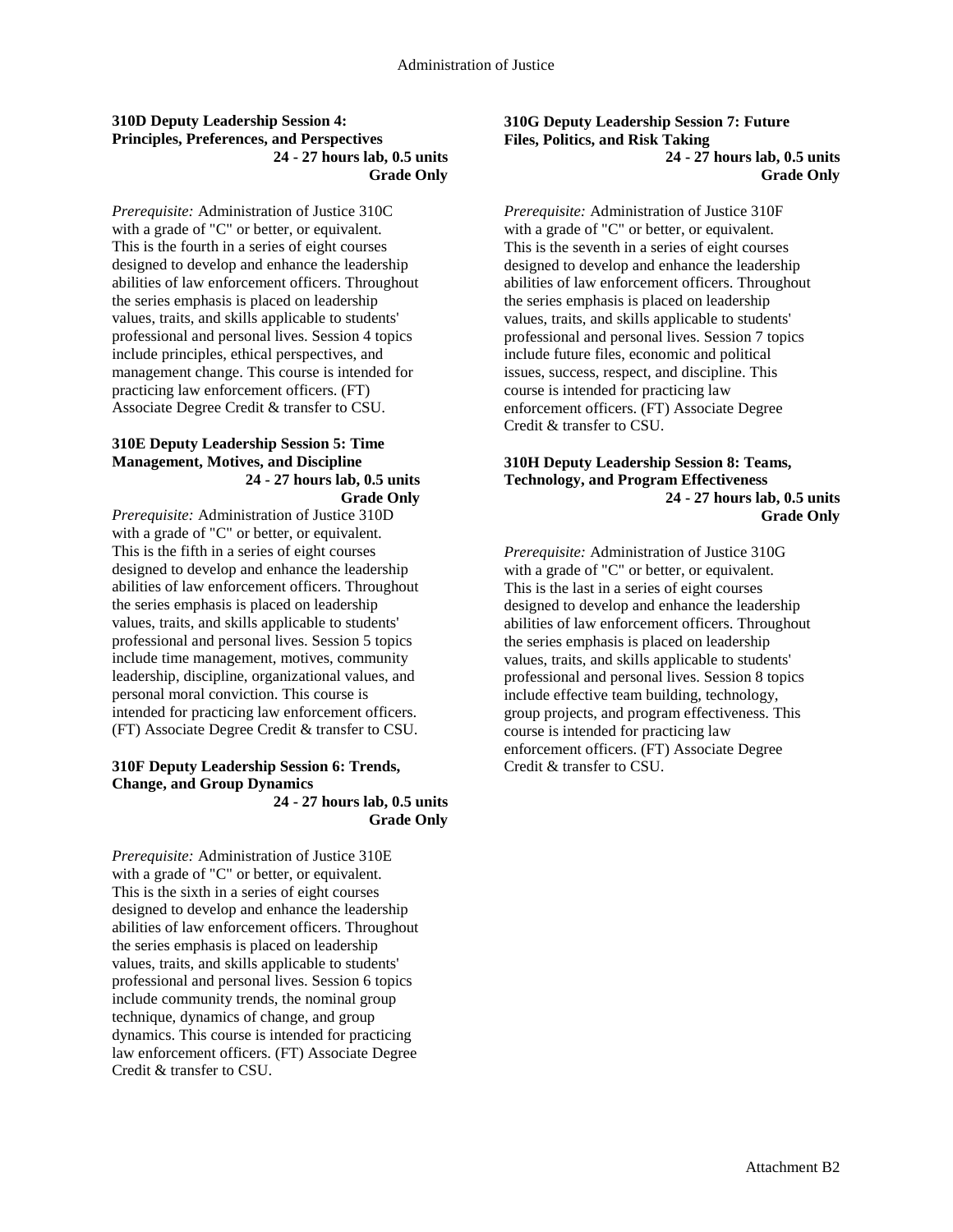#### **316 Baton Instructor Course 48 - 54 hours lab, 1 units Grade Only**

*Prerequisite:* Administration of Justice 381, Administration of Justice 382, Administration of Justice 383, and Administration of Justice 384, each with a grade of "C" or better, or equivalent POST Certification. *Advisory:* English 47A or English 48 and English 49, each with a grade of "C" or better, or equivalent or Assessment Skill Levels R5 and W5. This Peace Officer Standards & Training (POST) certified course develops baton instruction skills. Students learn the teaching techniques of an allencompassing impact weapon/control device program. This program enables students to give basic baton training with one set of techniques that is useful with a variety of impact weapons/control devices. Topics include techniques of instruction for the side handle, straight, and expandable baton; Orcutt Police Nunchaku (OPN); flashlight; and sap. This course meets Regional Baton Instructor application requirements. It is intended for practicing law enforcement officers. (FT) Associate Degree Credit only and not Transferable.

## **331A Advanced Officer Training/Field Operations**

#### **72 - 88 hours lab, 1.5 units Grade Only**

*Prerequisite:* Administration of Justice 381, Administration of Justice 382, Administration of Justice 383, Administration of Justice 384, each with a grade of "C" or better, or equivalent. *Limitation on Enrollment:* This course is not open to students with previous credit for Administration of Justice 331. This course is designed to provide updated training in the areas of field tactics, criminal law, and general patrol procedures for members of the Sheriff's Department. It is intended for practicing deputies and sergeants who are being assigned to patrol stations for the first time or being reassigned to patrol after an absence of more than one year. (FT) Associate Degree Credit only and not Transferable.

#### **363 Narcotics Investigation 72 - 88 hours lab, 1.5 units Grade Only**

*Prerequisite:* Administration of Justice 381, Administration of Justice 382, Administration of Justice 383, and Administration of Justice 384, each with a grade of "C" or better, or equivalent Basic POST Certified Academy. This course provides investigators with the knowledge, basic training, and skills to successfully investigate narcotics-related crimes. Students will be exposed to a variety of field exercises pertaining to the investigation and prosecution of narcotics-related crimes including undercover operations, case-making exercises, and court testimony. Topics include search warrants; search and seizure; drug identification; health and safety code laws; packaging, weights, and measures of controlled substances; undercover techniques; informant management; Colombian and Mexican drug trafficking organizations; entry and search considerations; asset forfeiture; clandestine laboratories; reverse sting investigations; medical aspects of addiction; surveillance techniques; rave and club drug investigations; and ethical issues in law enforcement. This course is intended for practicing peace officers assigned to investigative duties. (FT) Associate Degree Credit only and not Transferable.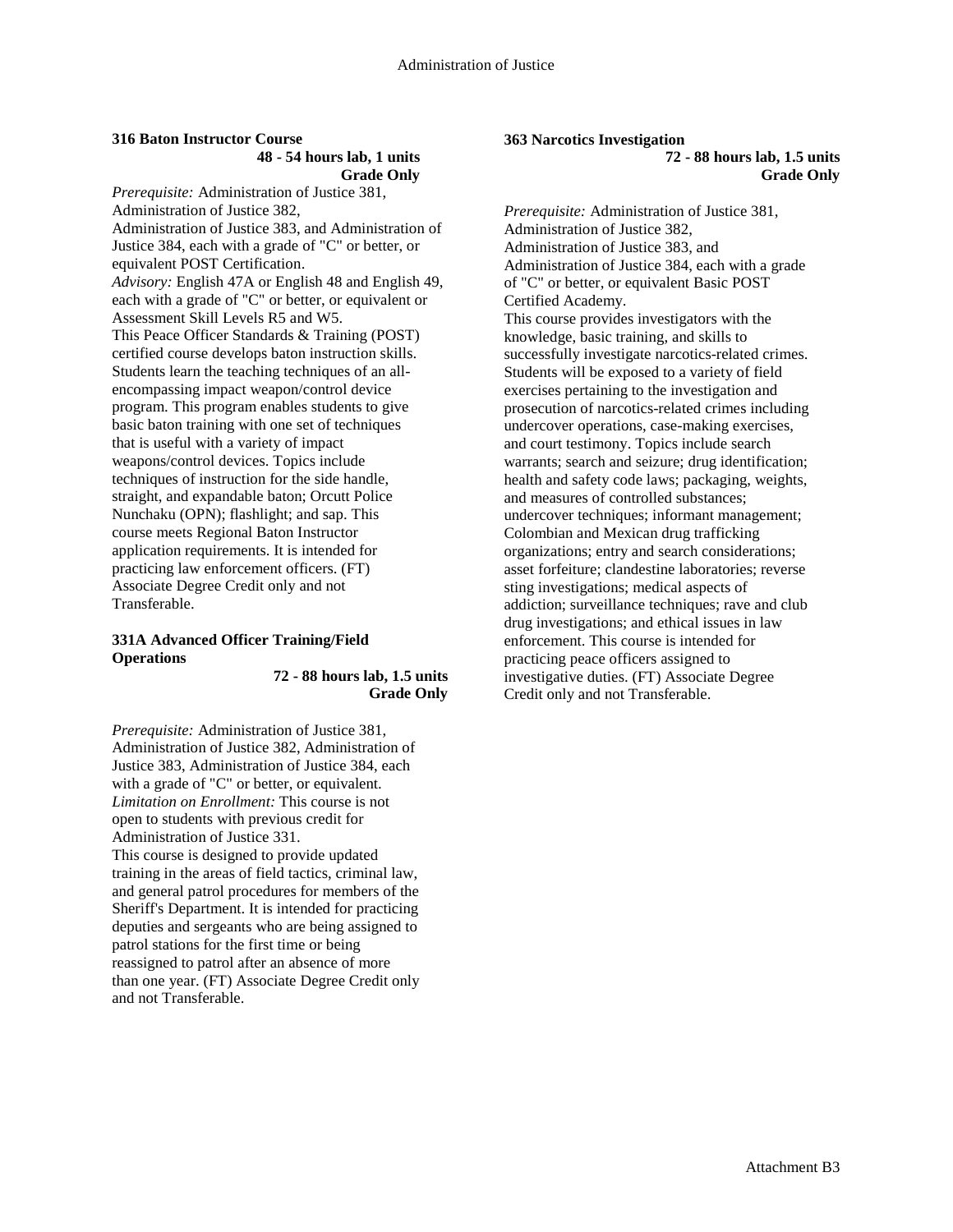## **368 Critical Incidents/Tactical Commander's Course**

### **24 - 40 hours lab, 0.5 units Grade Only**

*Prerequisite:* Administration of Justice 381, Administration of Justice 382, Administration of Justice 383, and Administration of Justice 384, each with a grade of "C" or better, or equivalent Basic POST Certified Academy. This Peace Officer Standards and Training (POST)-certified course provides current law enforcement officers with the knowledge and skills to serve as commanders during critical incidents. Topics include critical incident preplanning, problem solving strategies, incident management, and communication. This course is designed for students interested in a public safety related field. (FT) Associate Degree Credit only and not Transferable.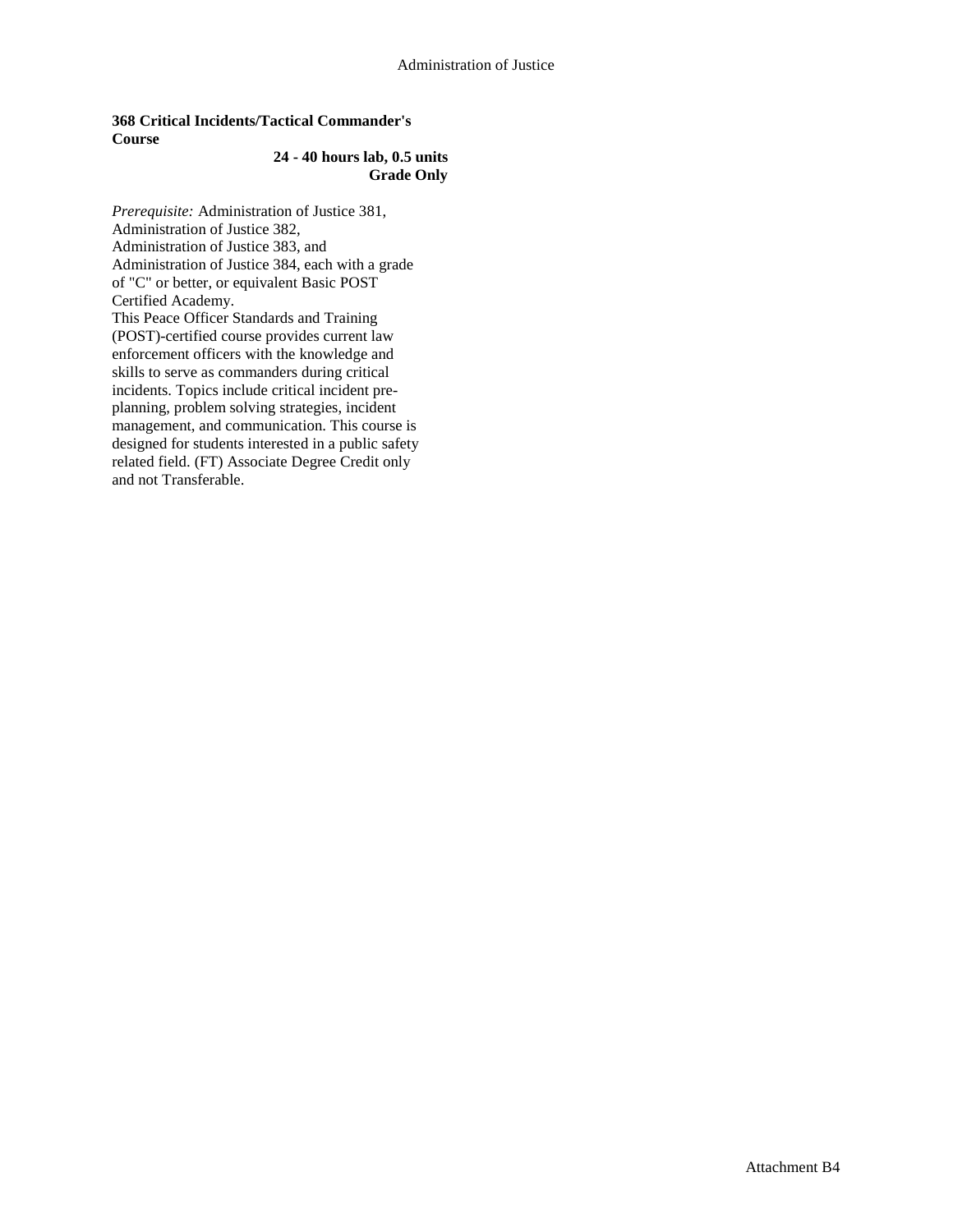Adoption of two new courses at Miramar College.

Proposed new courses at Miramar College:

#### **161 Remote Pilot Ground School 48 - 54 hours lecture, 3 units Grade Only**

*Advisory:* English 47A or English 48, and English 49, each with a grade of "C" or better, or equivalent or Assessment Skill Levels R5 and W5; Mathematics 38 with a grade of "C" or better, or equivalent or Assessment Skill Level M30.

*Advisory: Concurrent enrollment in:* Aviation 161L with a grade of "C" or better, or equivalent. *Advisory: Completion of or concurrent enrollment in:* Aviation 101 with a grade of "C" or better, or equivalent.

This course prepares students to meet the Federal Aviation Administration (FAA) requirements for certification to operate Small Unmanned Aircraft Systems (sUAS) under 55 pounds for commercial purposes. Emphasis is placed on the safety, legal, and ethical requirements of operation in the National Airspace System. Other topics include the core technologies of Unmanned Aircraft Systems (UAS) such as optics, sensors, powerplants, control systems, and communications. This course is intended for students majoring in Aviation Operations or anyone interested in unmanned aircraft flight. (FT) Associate Degree Credit & transfer to CSU.

### **161L Remote Pilot Flight Lab 48 - 54 hours lab, 1 units Grade Only**

*Corequisite: Completion of or concurrent enrollment in* Aviation 161 with a grade of "C" or better, or equivalent FAA-issued Remote Pilot Certificate. *Advisory:* Aviation 101L with a grade of "C" or better, or equivalent and Mathematics 38 with a grade of "C" or better, or equivalent or Assessment Skill Level M30. This lab course provides a hands-on introduction to basic Unmanned Aircraft Vehicles/Unmanned Aircraft Systems (UAV/UAS) flight activities. Students practice and optimize essential UAS pilot flight skills by planning and flying simulated for-hire commercial small UAS (sUAS) operations. Flight time in the approved UAV/UAS may be applied toward requirements for both attaining and maintaining Federal Aviation Administration (FAA) flight ratings. This course is intended for students majoring in Aviation Operations or anyone interested in unmanned aircraft flight. (FT) Associate Degree Credit & transfer to CSU.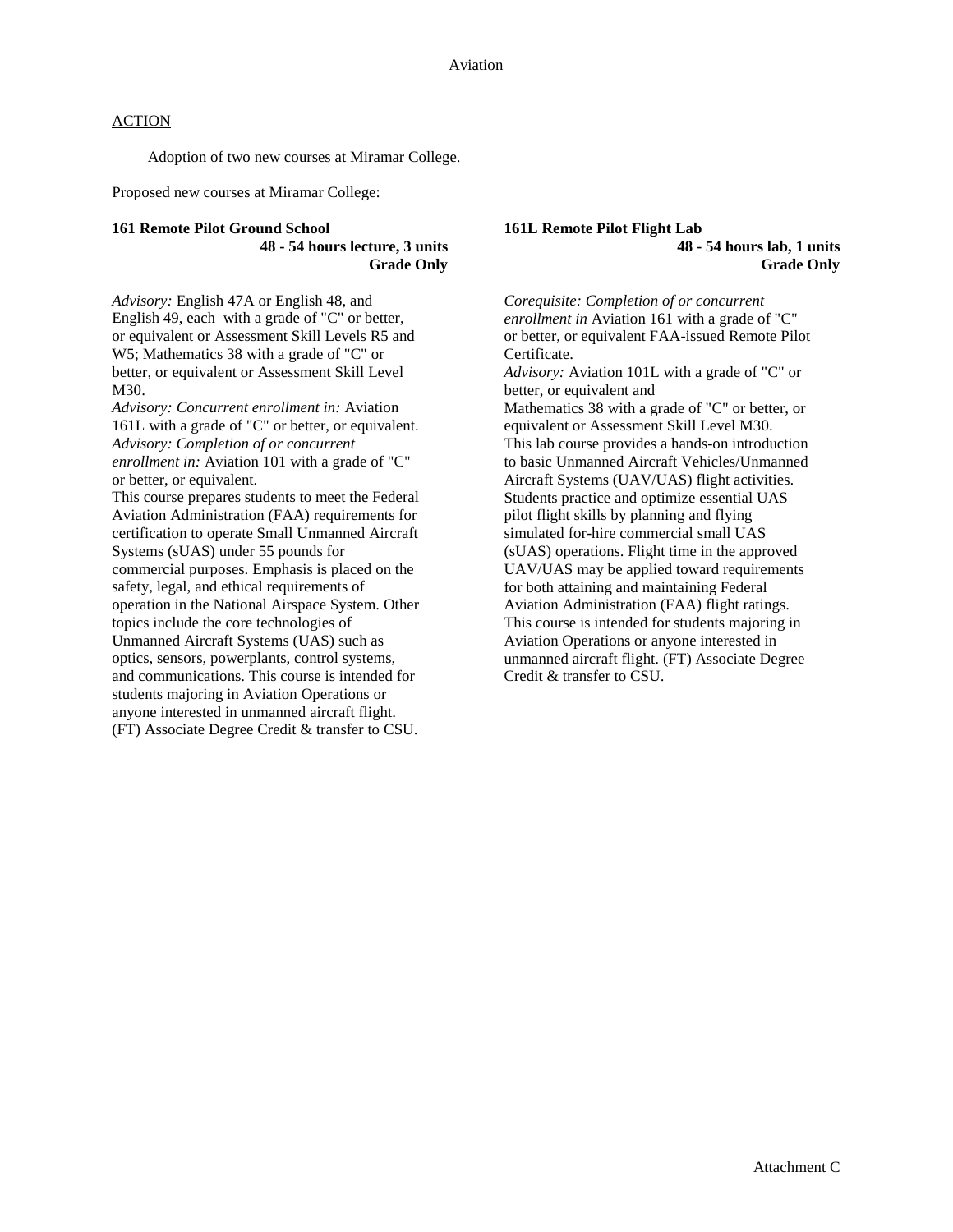Adoption of a course deactivation at City College.

Proposed course deactivation at City College:

#### **201 Virtual Office Assistant**

## **24 - 27 hours lecture, 24 - 27 hours lab, 2 units Grade Only**

*Advisory:* English 101 with a grade of "C" or better, or equivalent or Assessment Skill Levels R6 and W6 ; Computer Business Technology 101 and Computer Business Technology 120, each with a grade of "C" or better, or equivalent. This course is a hands-on study of creating, maintaining, and working in a virtual office environment. Emphasis is placed on business planning, office and website setup, and daily operational procedures. This course is designed for students majoring in computer business technology and all students interested in working independently in a virtual office environment. (FT) Associate Degree Credit & transfer to CSU.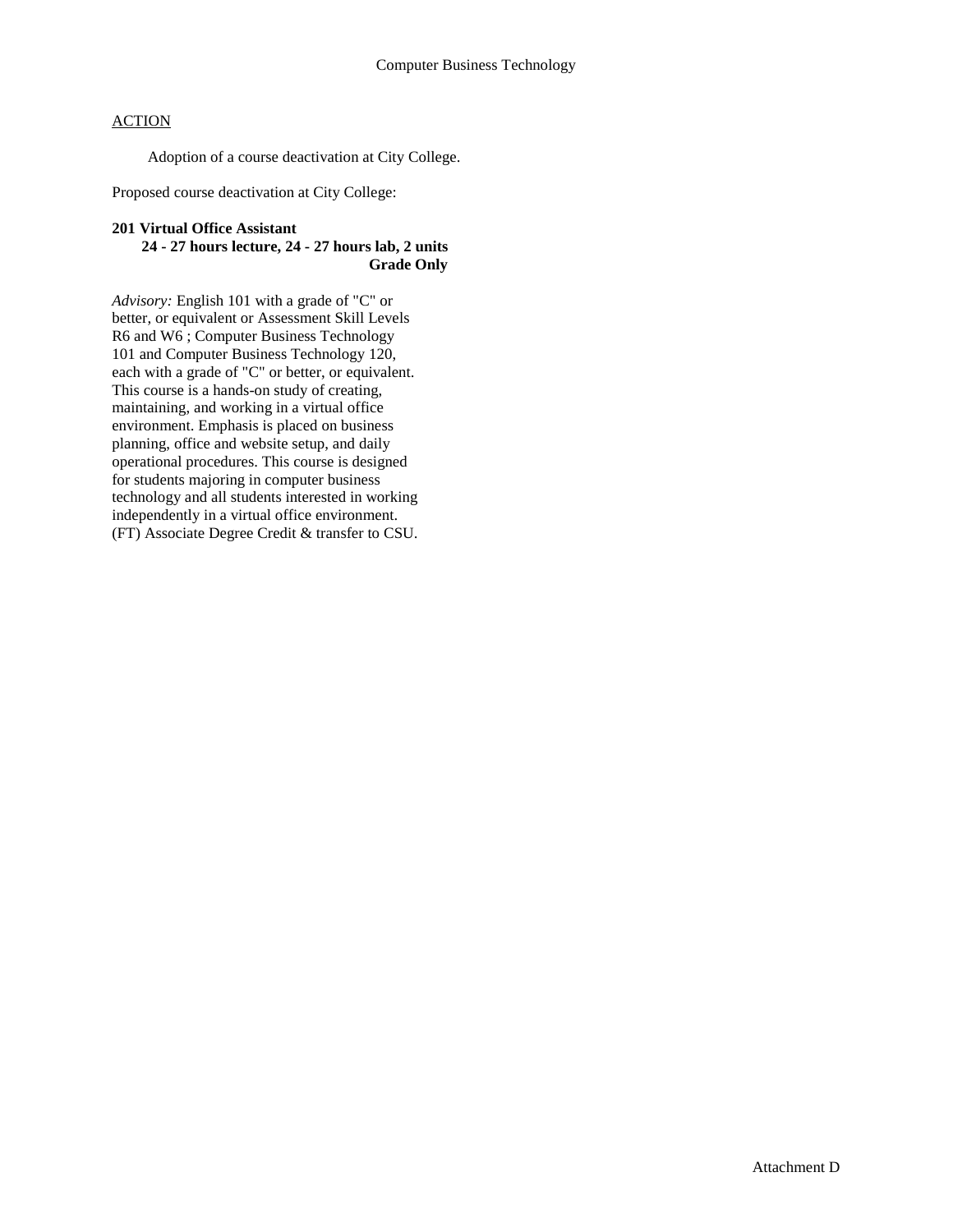Adoption of three new courses at Continuing Education.

Proposed new courses at Continuing Education:

### **609D SOCIAL SKILLS**

This course is designed for students with disabilities who want to learn how to improve inperson and online social skills. This course will include activities to enhance social interaction skills including unstated rules of social situations, dealing with teasing and bullying, and managing rumors and gossip. This course will also cover skills related to relationships, verbal and non-verbal communication, conflict resolution, and planning and attending social events. (FT)

## **611D BEGINNING COMPUTERS**

Advisories: This course is designed for students with disabilities. Verification of disability will be requested.

This course is designed to help students with disabilities learn basic computers skills. Topics will include computer terminology, computer operation, keyboarding and mouse skills, basic word processing, workstation ergonomics and introductory internet skills. Topics also include community resources, email and social media. (FT)

# **612D INTERMEDIATE COMPUTERS**

Advisories: This course is designed for students with disabilities who have completed Beginning Computers- DSPS 611D or equivalent. Verification of disability will be requested. This course is designed to help students with disabilities learn intermediate computers skills. Topics will include file management, keyboard shortcuts, word processing, spreadsheets, email, internet and using basic peripherals. (FT)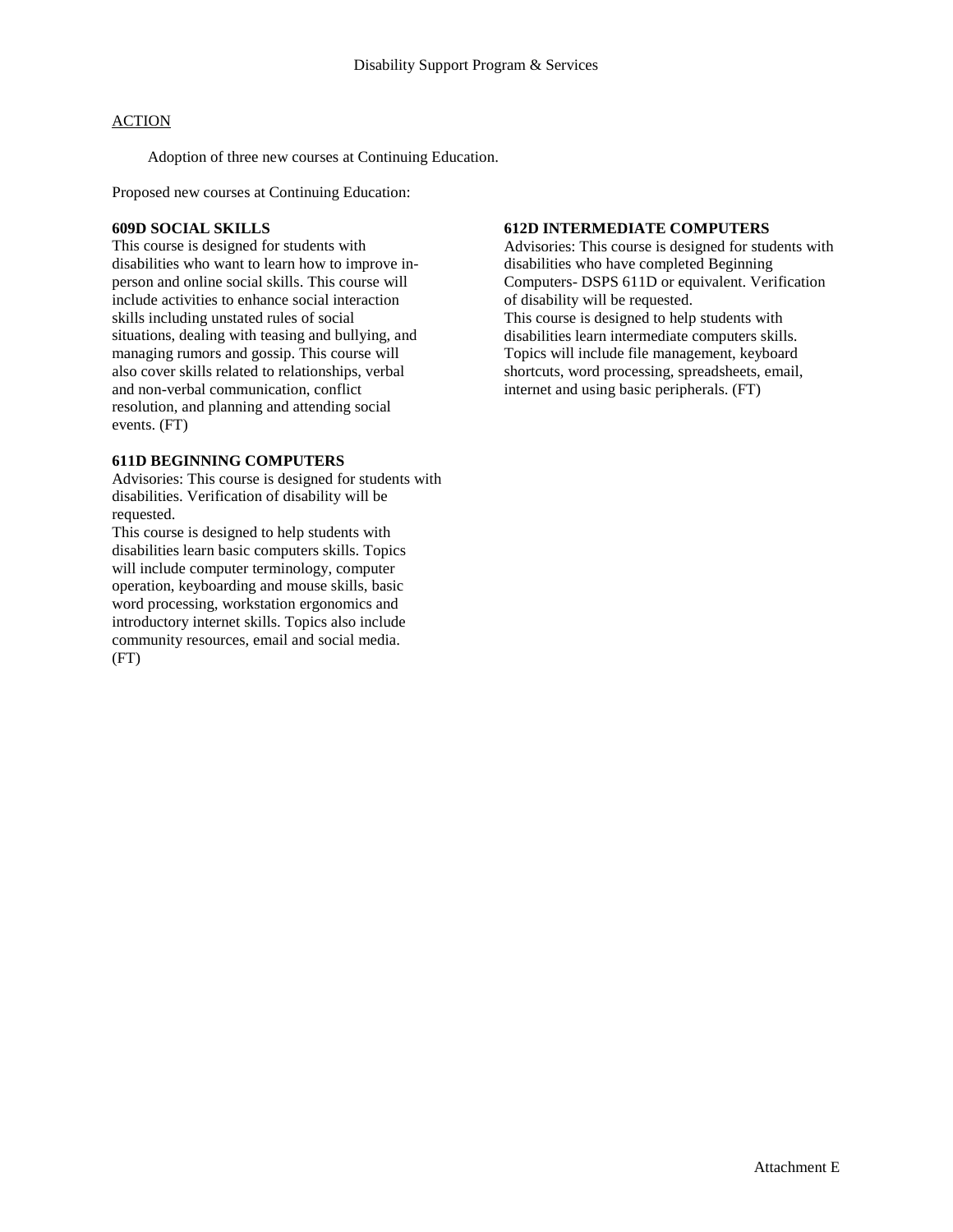Adoption of a course deactivation at City College.

Proposed course deactivation at City College:

## **198 Computer Applications in Engineering**

### **32 - 36 hours lecture, 48 - 54 hours lab, 3 units Grade Only**

This course is a presentation of computer applications in Engineering through specific software and hardware currently utilized by practicing engineers. This course is intended for students majoring in Engineering or disciplines included in the physical sciences. (FT) Associate Degree Credit & transfer to CSU.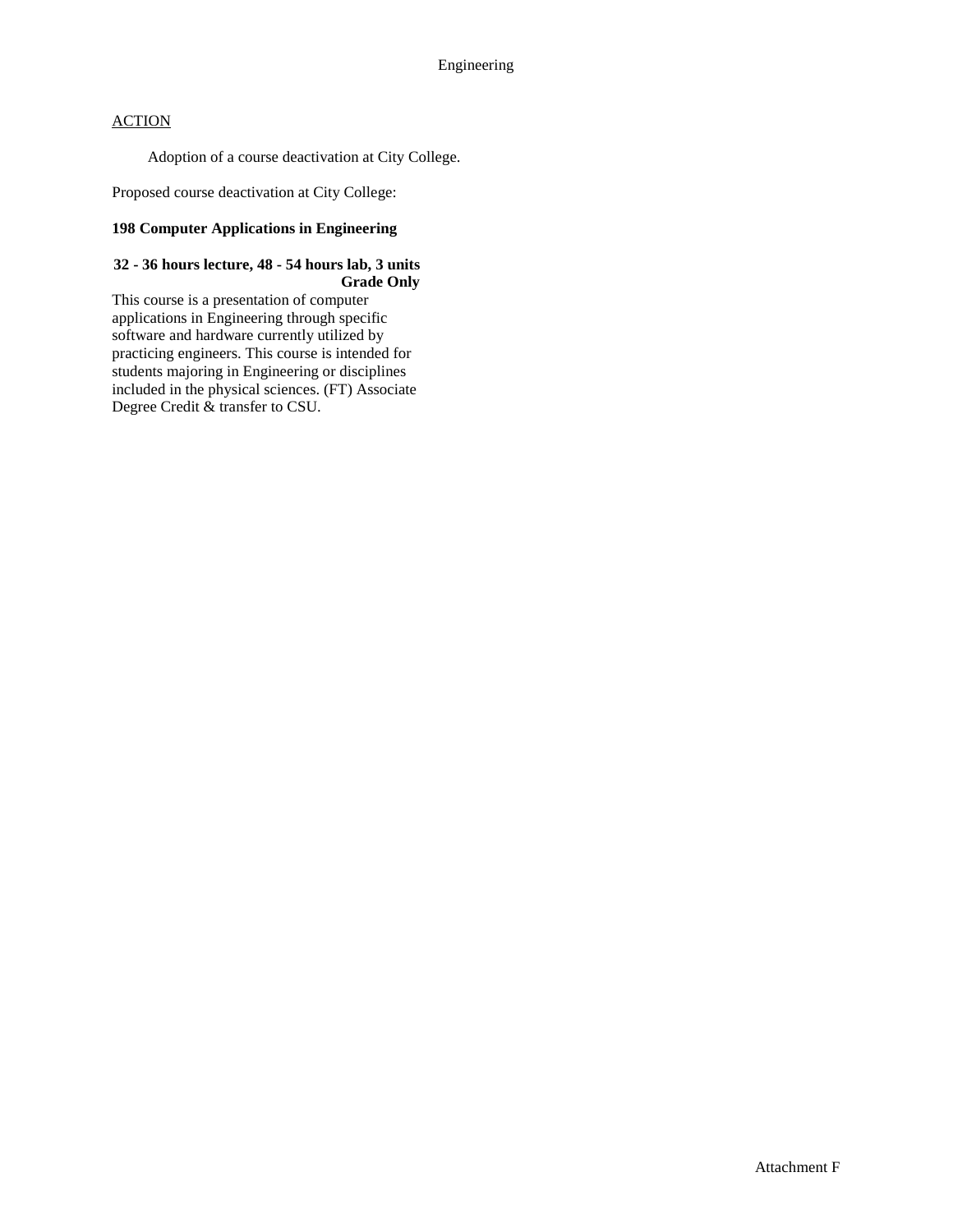Adoption of a course deactivation at City College.

Proposed course deactivation at City College:

### **200 Applied Mechanics**

## **48 - 54 hours lecture, 3 units Grade Only**

*Prerequisite:* Mecomtronics 120A or Physics 195A, each with a grade of "C" or better, or equivalent.

*Advisory:* Mathematics 182 or Mathematics 150, each with a grade of "C" or better, or equivalent. This course is a study of fundamental principles of bodies at rest and in motion. The course content emphasizes areas of friction, centroids, center of gravity, analysis of structures, moments of inertia and methods of virtual work. In addition, emphasis is also placed on kinematics and kinetics of particles and rigid bodies, moving reference frames, work-energy, linear and angular momentum relationships and their application to engineering problems. This course is intended for students enrolled in Engineering Technology. (FT) Associate Degree Credit & transfer to CSU.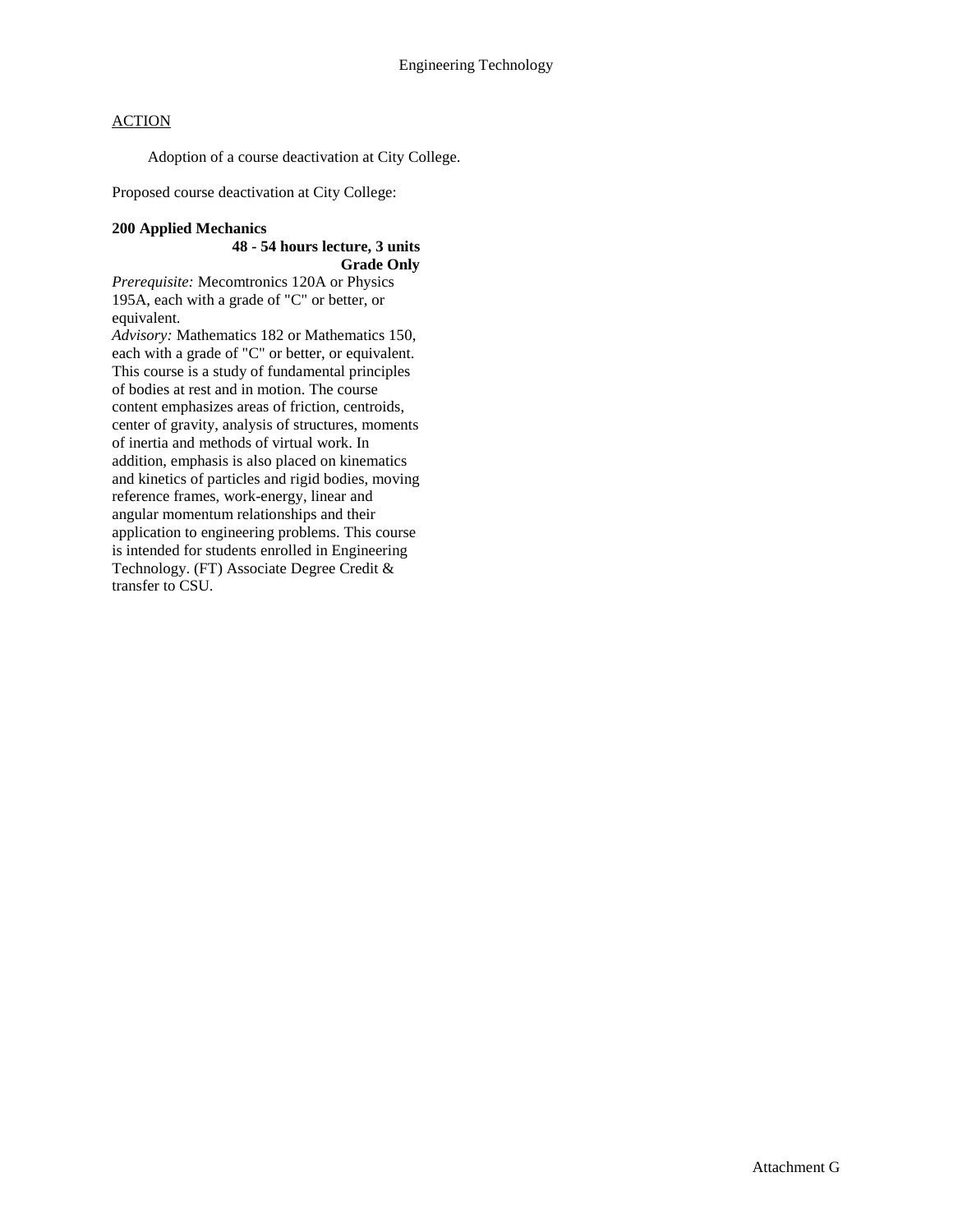Adoption of a new course at Mesa College.

Proposed new course at Mesa College:

## **123 Introduction to Costume Development 40 - 45 hours lecture, 24 - 27 hours lab, 3 units Grade Only**

*Prerequisite:* Fashion 120 and Fashion 130, each with a grade of "C" or better, or equivalent. *Advisory:* Fashion 131, Fashion 141, and Fashion 145, each with a grade of "C" or better, or equivalent.

In this course students learn the process of costuming for theatre and stage. They study the various approaches to costuming and will research, design, draft/drape and construct a costume from a period of history, suitable for the stage. Analysis, sketching, pattern drafting/draping and construction skills will be utilized. This course is designed for Fashion students interested in costume development. (FT) Associate Degree Credit & transfer to CSU.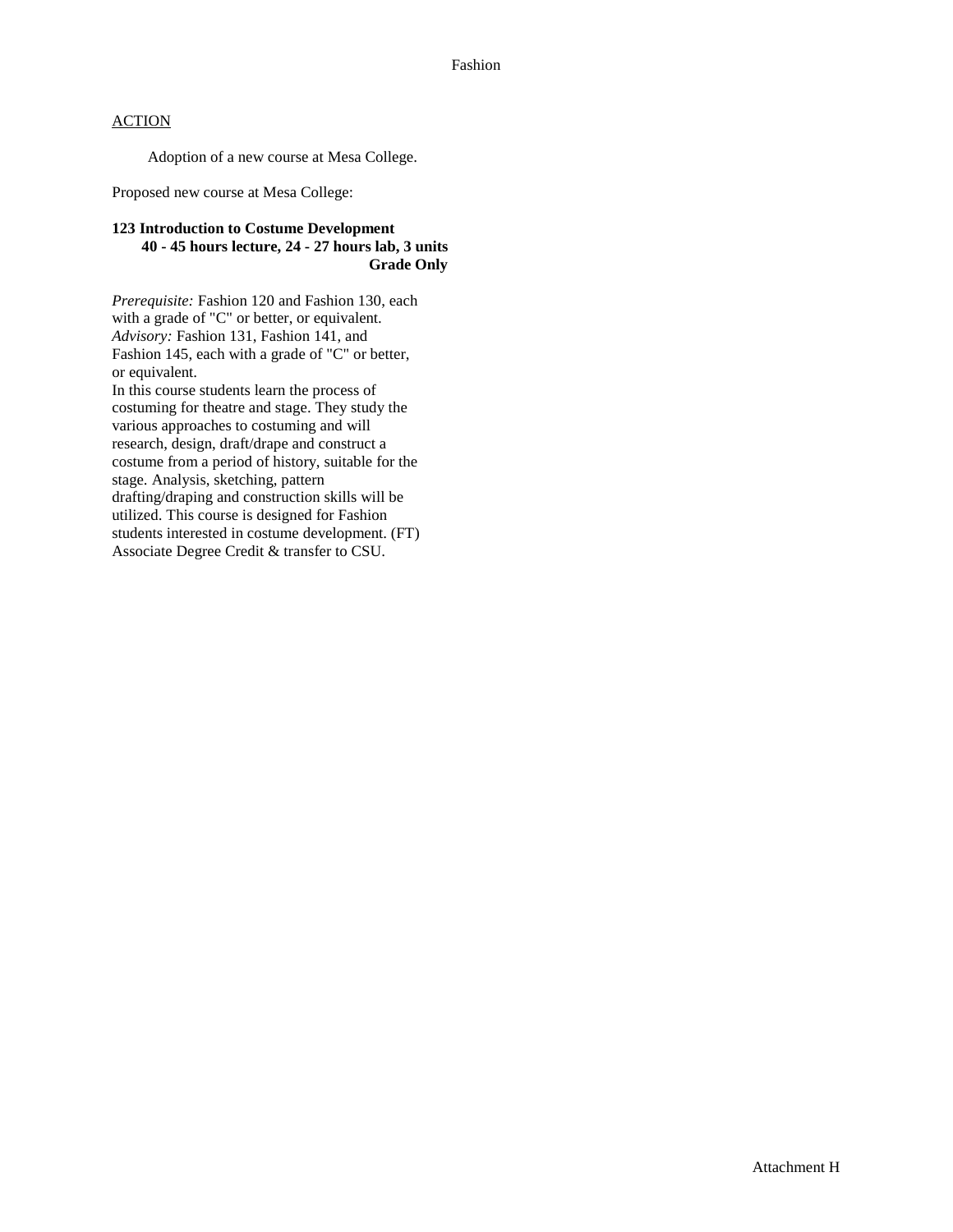Adoption of two course reactivations at Miramar College.

Proposed course reactivations at Miramar College:

### **150C Introduction to Fire Suppression and Maintenance Manipulative Tasks (Advanced) 72 - 81 hours lab, 1.5 units Grade Only**

*Prerequisite:* Fire Protection Technology 150B with a grade of "C" or better, or equivalent *Limitation on Enrollment:* This course is not open to students with previous credit for Fire Technology 100C or Fire Technology 100C. This course provides advanced instruction in the operation and maintenance of fire service equipment. Topics include extinguishers and protective equipment, hose, nozzles, fittings, hose evolutions, fire service ladders, and salvage and overhaul procedures. This course is designed at an advanced level to facilitate students' qualification for the manipulative training portion of Firefighter I as specified by the California Fire Service Training and Education Division of the State Fire Marshal's Office. This course is intended for students majoring in the field of fire technology or those interested in a career in the fire service. (FT) Associate Degree Credit & transfer to CSU.

#### **362B In-service Lifeguard Training Modules 192 - 240 hours lab, 4 units Pass/No Pass**

*Prerequisite:* Fire Protection Technology 160 with a grade of "C" or better, or equivalent. This in-service lifeguard training course updates, improves, and assesses the knowledge, skills, and abilities of current lifeguard personnel, including Emergency Medical Technician (EMT)-1B recertification. Topics include water rescue and drowning prevention, beach management and law enforcement, leadership, vessel rescue, maritime enforcement, marine firefighting, swift water rescue, Self-Contained Underwater Breathing Apparatus (SCUBA) rescue, technical rope rescue, Hazardous Materials (HAZMAT) handling, weapons of mass destruction, and multiple victim/mass casualty incident command. (FT) Not applicable to the Associate Degree.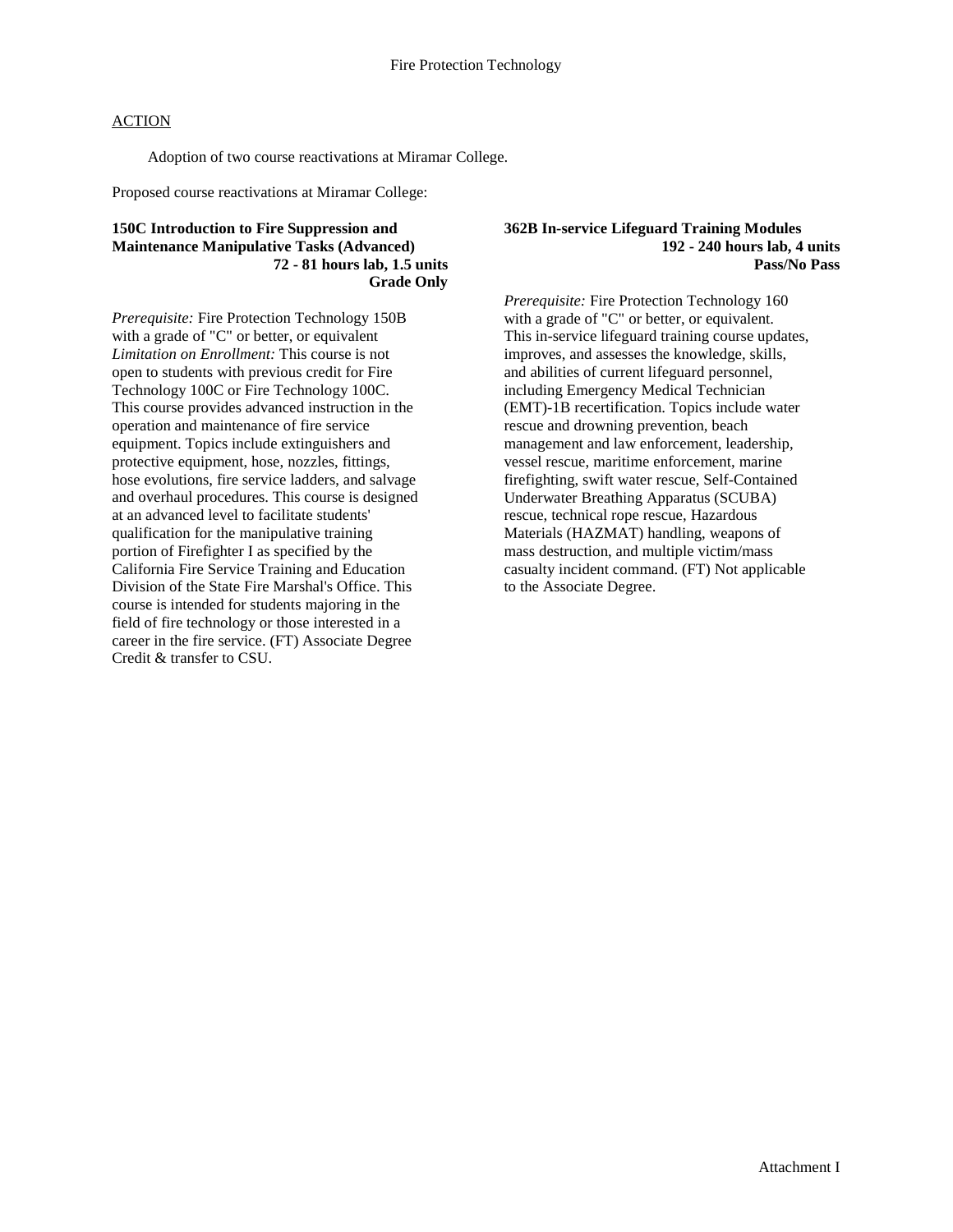Adoption of a new course at Miramar College.

Proposed new course at Miramar College:

#### **322C Firefighter Survival**

### **24 - 27 hours lab, 0.5 units Grade Only**

This course provides information, skills, and techniques designed to assist in avoiding fatal errors on the fireground. Students learn to avoid situations that could cause them to become lost, trapped, or injured at a fire scene. Topics include firefighter survival terminology, survival attitude, situational awareness, and problemsolving techniques intended to provide selfreliance in an emergency. Course instruction includes the use of case studies to analyze common factors in line-of-duty deaths (LODDs). (FT Not Required) Associate Degree Credit only and not Transferable.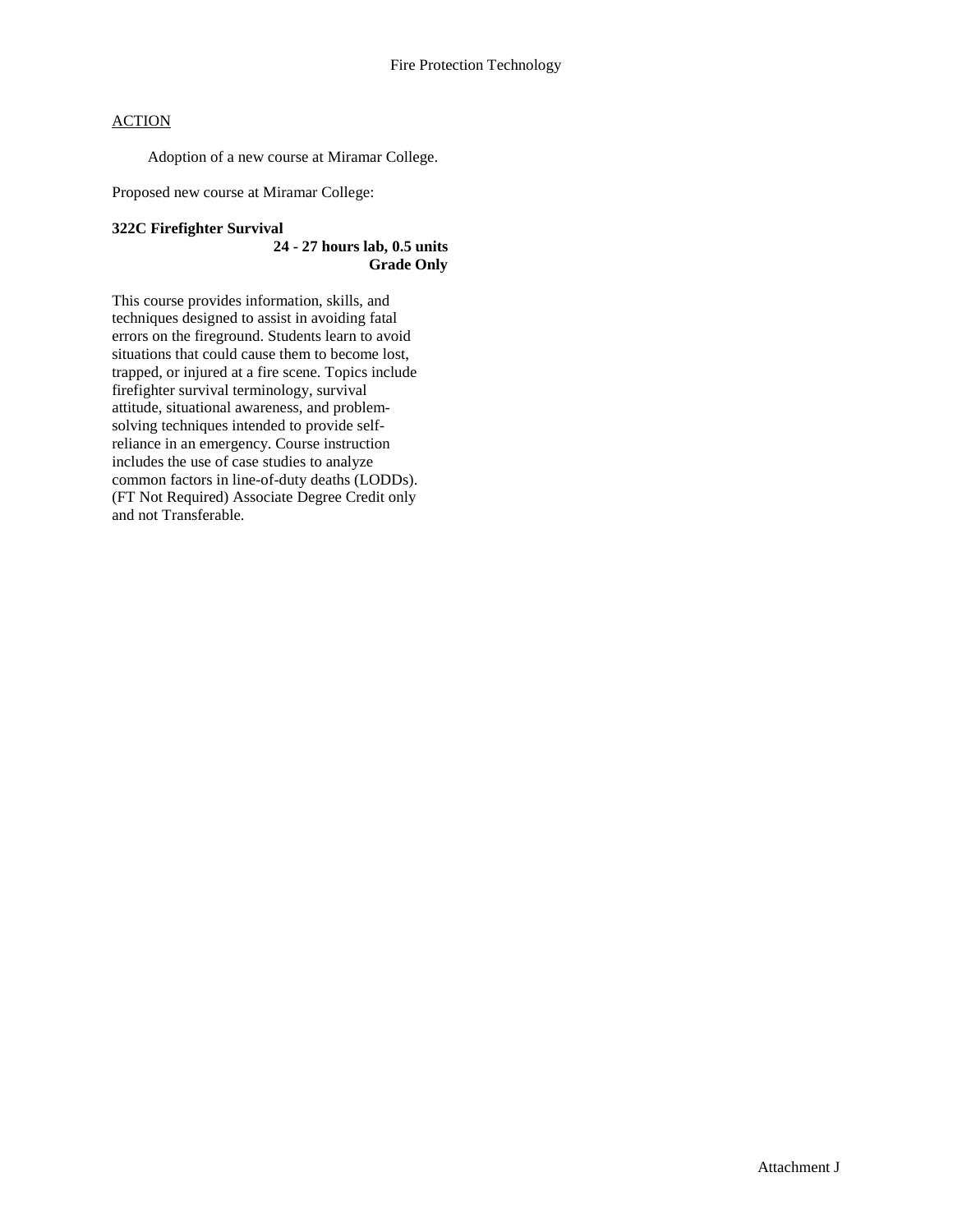Adoption of a new course at Miramar College.

Proposed new course at Miramar College:

#### **230 Consumer Law**

### **16 - 18 hours lecture, 1 units Grade Only**

*Advisory:* Legal Assistant 120 and Legal Assistant 180, each with a grade of "C" or better, or equivalent. This legal specialty course examines issues particular to consumer transactions in formation, substance, and remedies. Topics include common law consumer issues; Federal Trade Commission (FTC) and state statutory approaches to consumer protection; constitutional limits on advertising regulation; use of consumer protection statutes in discrimination and civil rights cases; the reach and effectiveness of data breach regulation; Internet-based fraud; the Fair Credit Reporting Act; privacy and identity theft; and spam and spyware. Students examine the evolution of consumer law, its relationship to economic and social policies, and its practical application. This course is intended for students majoring in Paralegal or others interested in consumer law. (FT) Associate Degree Credit & transfer to CSU.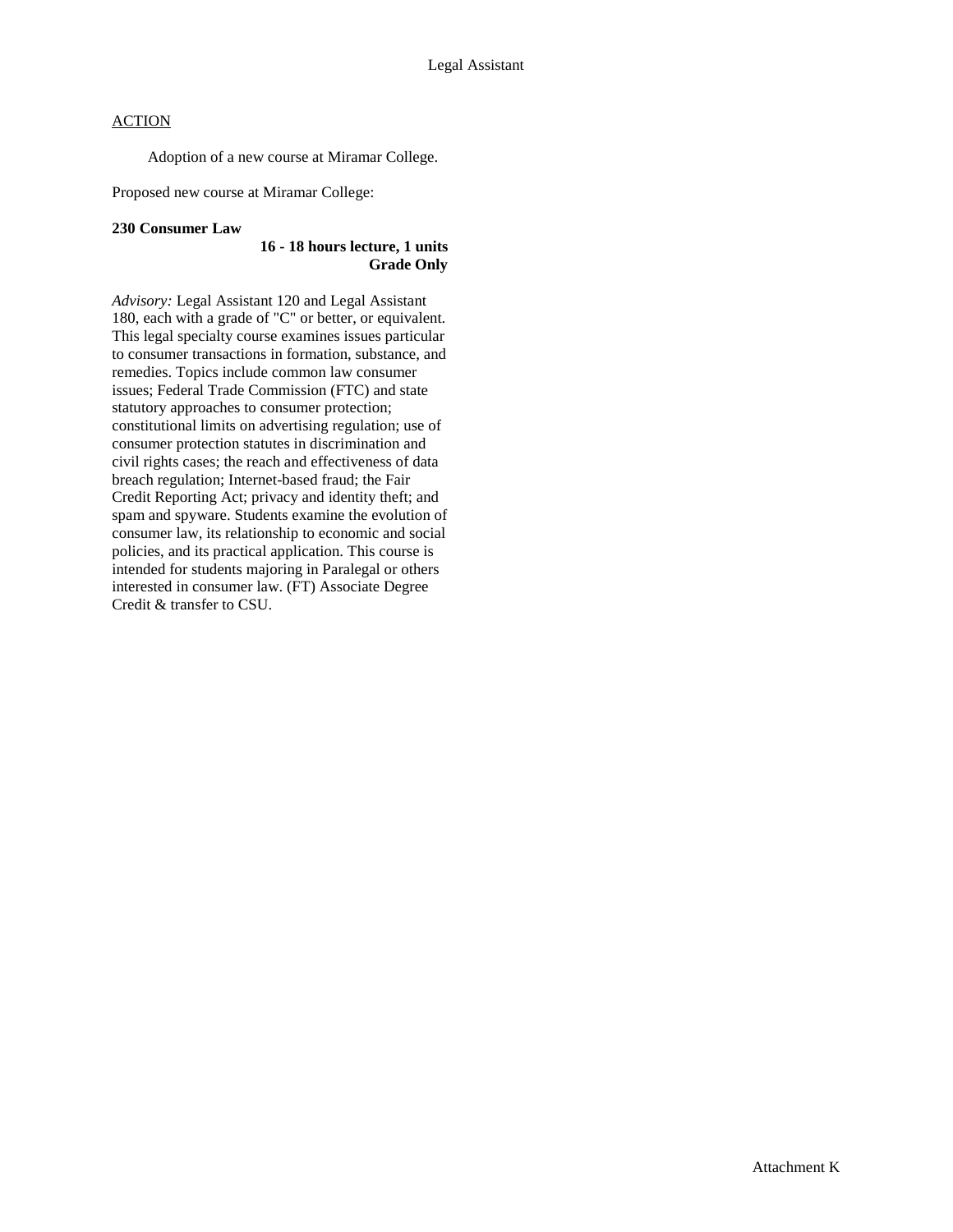Adoption of a course deactivation at Mesa College.

Proposed course deactivation at Mesa College:

#### **84 Practical Geometry**

**48 - 54 hours lecture, 3 units Grade Only**

*Prerequisite:* Mathematics 46 with a grade of "C" or better, or equivalent or Assessment Skill Level M40.

*Advisory:* English 43 with a grade of "C" or better, or equivalent or Assessment Skill Level W4.

This course explores two and three-dimensional geometry through the use of transformations and constructions and proof. Students are also introduced to right triangle trigonometry. This course is designed for students who are earning an associate's degree and who are not planning to transfer to a four-year institution. (FT) Associate Degree Credit only and not Transferable.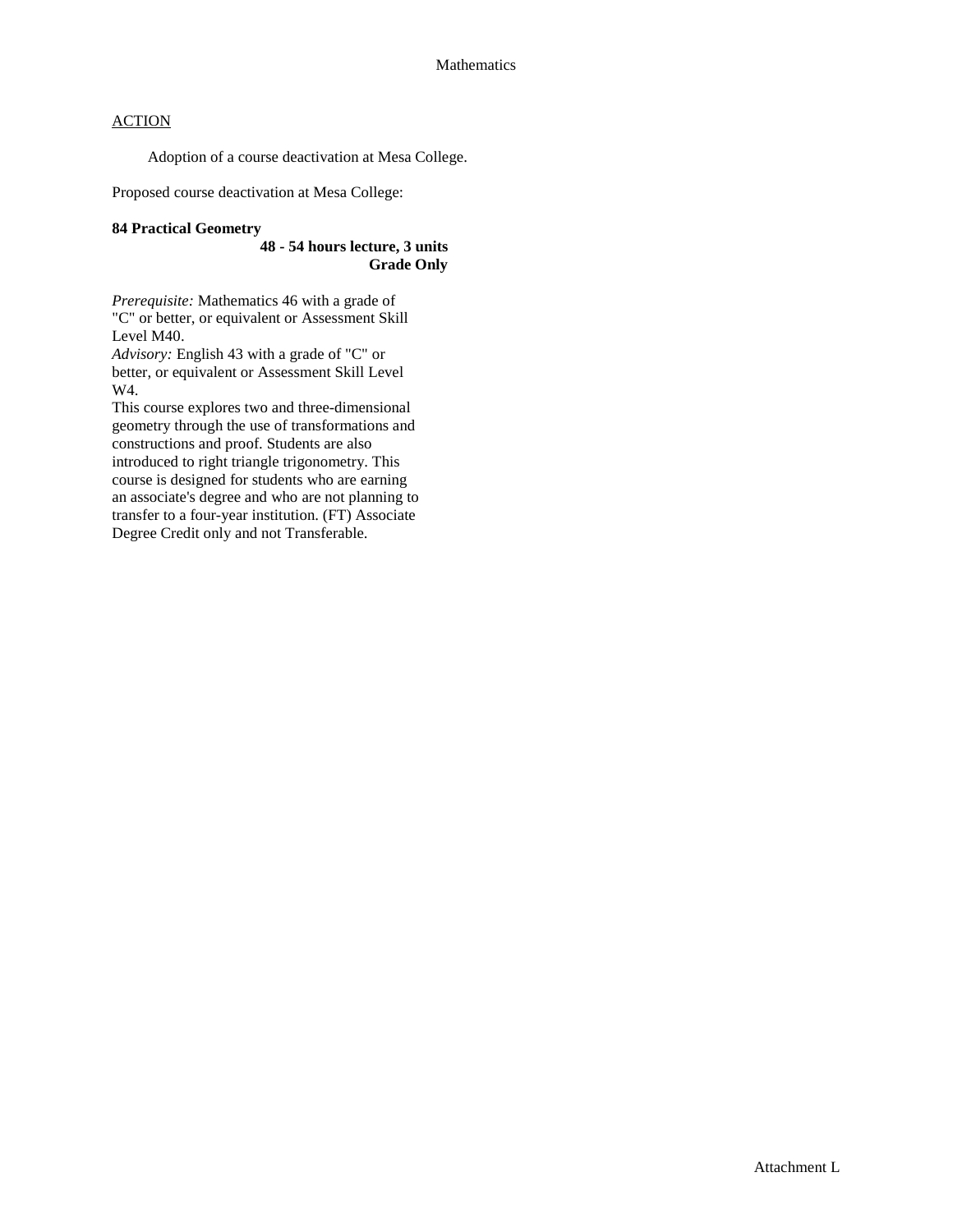Adoption of two course deactivations at City College.

Proposed course deactivations at City College:

# **181 Mecomtronics College Algebra and Trigonometry I**

**48 - 54 hours lecture, 3 units Grade Only**

*Prerequisite:* Mathematics 96 with a grade of "C" or better, or equivalent or Assessment Skill Level M50. This course is the first semester of a foursemester sequence in applied College Algebra and Trigonometry, and Applied Technical Calculus. Students are expected to apply the mathematical problem solving techniques developed in this course in the real world situations presented and discussed in the program's technology and science courses. Topics include the algebra of functions, graphing algebraic functions, exponential and logarithmic functions, linear systems of equations, matrices and matrix operations, trigonometric functions and their graphs, trigonometric identities, complex numbers, vector algebra, descriptive statistics, an introduction to series and summation notation, an introduction to Boolean algebra and symbolic logic, and the use of the graphing calculator to solve application problems. (FT) Associate Degree Credit & transfer to CSU. CSU General Education.

# **182 Mecomtronics College Algebra and Trigonometry II**

**48 - 54 hours lecture, 3 units Grade Only**

*Prerequisite:* Mathematics 181 with a grade of "C" or better, or equivalent.

This course is the second semester of a foursemester sequence in applied College Algebra and Trigonometry, and applied Technical Calculus. Students are expected to implement the mathematical problem solving techniques developed in this course in the real world situations presented and discussed in the Mecomtronics technology and science courses. Topics covered are a continuation of the topics introduced in Mecomtronics Math 181. Topics include applications of exponential and logarithmic functions, graphs of trigonometric functions, inverse trigonometric functions, Riemann sums, polynomial approximations of special transcendental functions, vector algebra, spherical and cylindrical coordinates, conic sections, the binomial theorem, an introduction to Boolean algebra and symbolic logic, and the use of the graphing calculator to solve application problems. (FT) Associate Degree Credit & transfer to CSU. CSU General Education.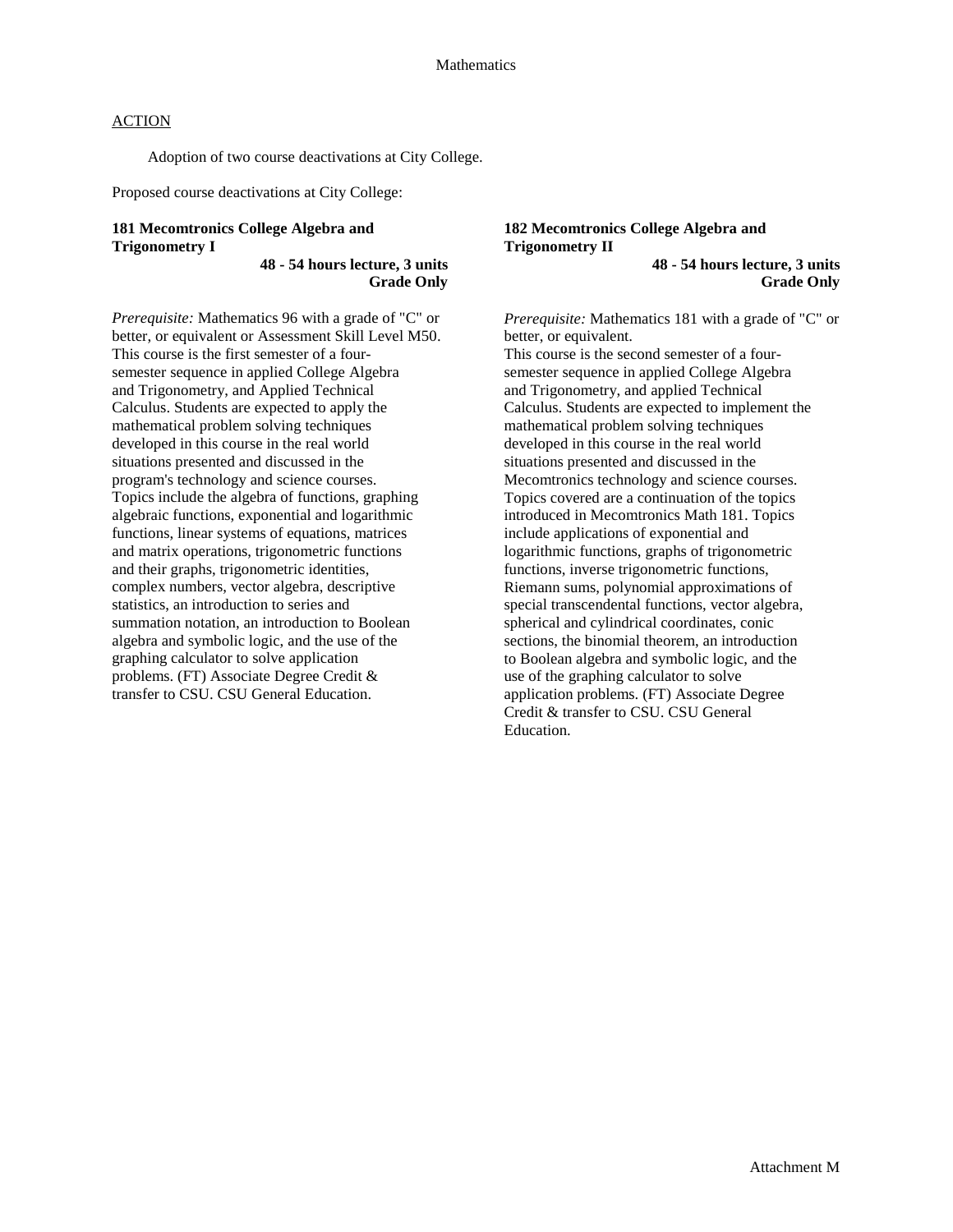Adoption of two course deactivations at City College.

Proposed course deactivations at City College:

## **90 Mecomtronics Technical Science**

**32 - 36 hours lecture, 48 - 54 hours lab, 3 units Grade Only**

*Prerequisite:* Mathematics 96 with a grade of "C" or better, or equivalent or Assessment Skill Level M50.

This science course presents basic vocabulary, concepts and scientific techniques that are used to analyze and understand technical applications. The topics of study include the measurement of velocity and acceleration, the laboratory study of conductivity, Ohm's law, resistors in series and in parallel, the investigation of gas laws, capacitance bridge, Kirchoff's laws, AC voltage measurements, and the study of mass density and viscosity. Analytical reading and problem solving are required for success in this course. The lectures address theory, concepts and problems required for a solid comprehension of basic physical science and to rapidly bring the student's knowledge to a level where modern ideas can be understood. Associate degree only. (FT) Associate Degree Credit only and not Transferable.

## **120A Basic Physics for Technical Applications I**

## **48 - 54 hours lecture, 48 - 54 hours lab, 4 units Grade Only**

*Prerequisite:* Mecomtronics 90 and Mathematics 181, each with a grade of "C" or better, or equivalent.

*Corequisite:* Mathematics 182. This course is an introduction of physics presenting tools that are used in technical applications. Topics of study include measurement standards, scalar and vector quantities, kinetics in one, two and three dimensions, Newton's laws of motion, the gravitational force, the harmonic oscillator, work and energy, and momentum. The course centers on "hands-on" approaches to analysis of physical phenomena, without neglecting conceptual and calculation rigor. This course is an introduction of physics presenting tools that are used in technical applications. Topics of study include measurement standards, scalar and vector quantities, kinetics in one, two and three dimensions, Newton's laws of motion, the gravitational force, the harmonic oscillator, work and energy, and momentum. The course centers on "hands-on" approaches to analysis of physical phenomena, without neglecting conceptual and calculation rigor. This course is intended for students in the Engineering Technology/MECOMTRONICS program. (FT) Associate Degree Credit & transfer to CSU. CSU General Education.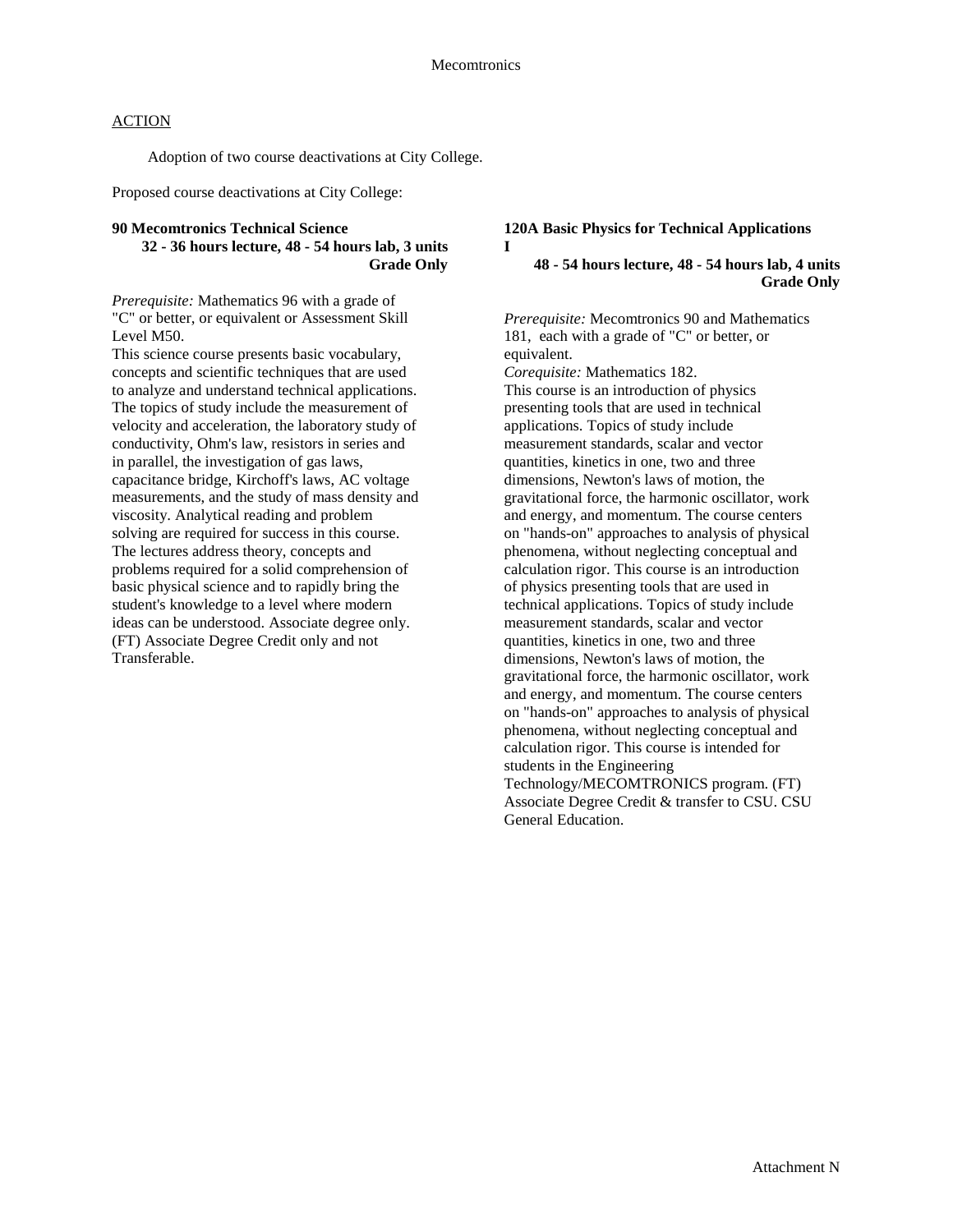Adoption of two new courses at Mesa College.

Proposed new courses at Mesa College:

## **221 Hispanic Literature for Spanish Speakers 80 - 90 hours lecture, 5 units Letter Grade or Pass/No Pass Option**

*Prerequisite:* Spanish 215 with a grade of "C" or better, or equivalent.

This course provides second year of study for Spanish speakers. It introduces Latin American and Peninsular literature. Students analyze literature and recognize the relationship of featured texts to cultural manifestations and the relevance to their own lives. They hone their written, oral, and aural skills learned in first year of Spanish for Spanish Speaker courses. The course emphasizes reading, writing, and analysis of fiction, drama, and poetry, and the use of current technologies to research class topics. Spanish 221 is conducted entirely in Spanish. (FT) Associate Degree Credit & transfer to CSU.

### **222 Hispanic Culture and Civilization for Spanish Speakers**

**80 - 90 hours lecture, 5 units Letter Grade or Pass/No Pass Option**

*Prerequisite:* Spanish 216 with a grade of "C" or better, or equivalent.

This course provides a second year of study for Spanish Speakers. It introduces Latin American and Spanish culture and civilization building on skills acquired in first-year Spanish-speaker language courses. Students analyze and find relevance in historical and cultural phenomena from the perspective of Spanish speakers and draw comparisons between the featured texts and media to their own lives. They hone previouslylearned critical thinking, written, oral, and aural skills such as orthography, accentuation, and proper grammatical and sentence structures. Students also read, write, and analyze issues related to demography, sociology, and popular culture using technology and various media to research class topics. This course is taught entirely in Spanish. (FT) Associate Degree Credit & transfer to CSU.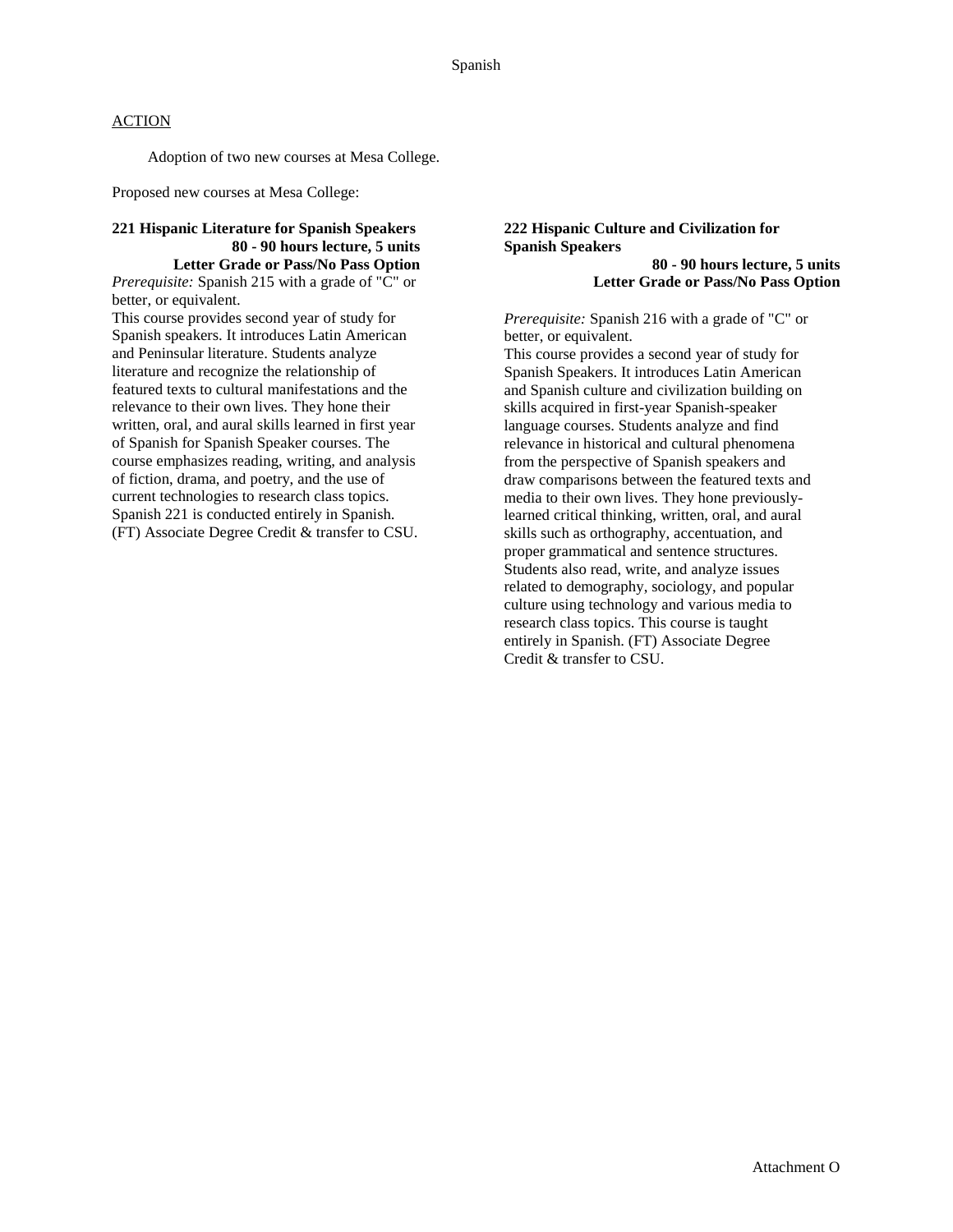Adoption of a new course at Mesa College.

Proposed new course at Mesa College:

### **270 Sustainability Work Experience 60 - 300 hours other, 1-4 units Grade Only**

*Corequisite: Completion of or concurrent enrollment in* Sustainability 101 with a grade of "C" or better, or equivalent. *Limitation on Enrollment:* Must obtain an Add Code from the instructor for enrollment. This course provides on-the-job learning experiences for students employed in a job or internship. Students develop workplace competencies, critical thinking skills, and problem solving abilities through the creation and achievement of workplace sustainability learning objectives. One unit of credit may be earned for each 75 hours of paid employment or 60 hours of volunteer work. The combined maximum credit for all Work Experience courses from all subject areas may not exceed 16 units. This course is intended for students majoring in Sustainability or those interested in the sustainability field. (FT) Associate Degree Credit & transfer to CSU.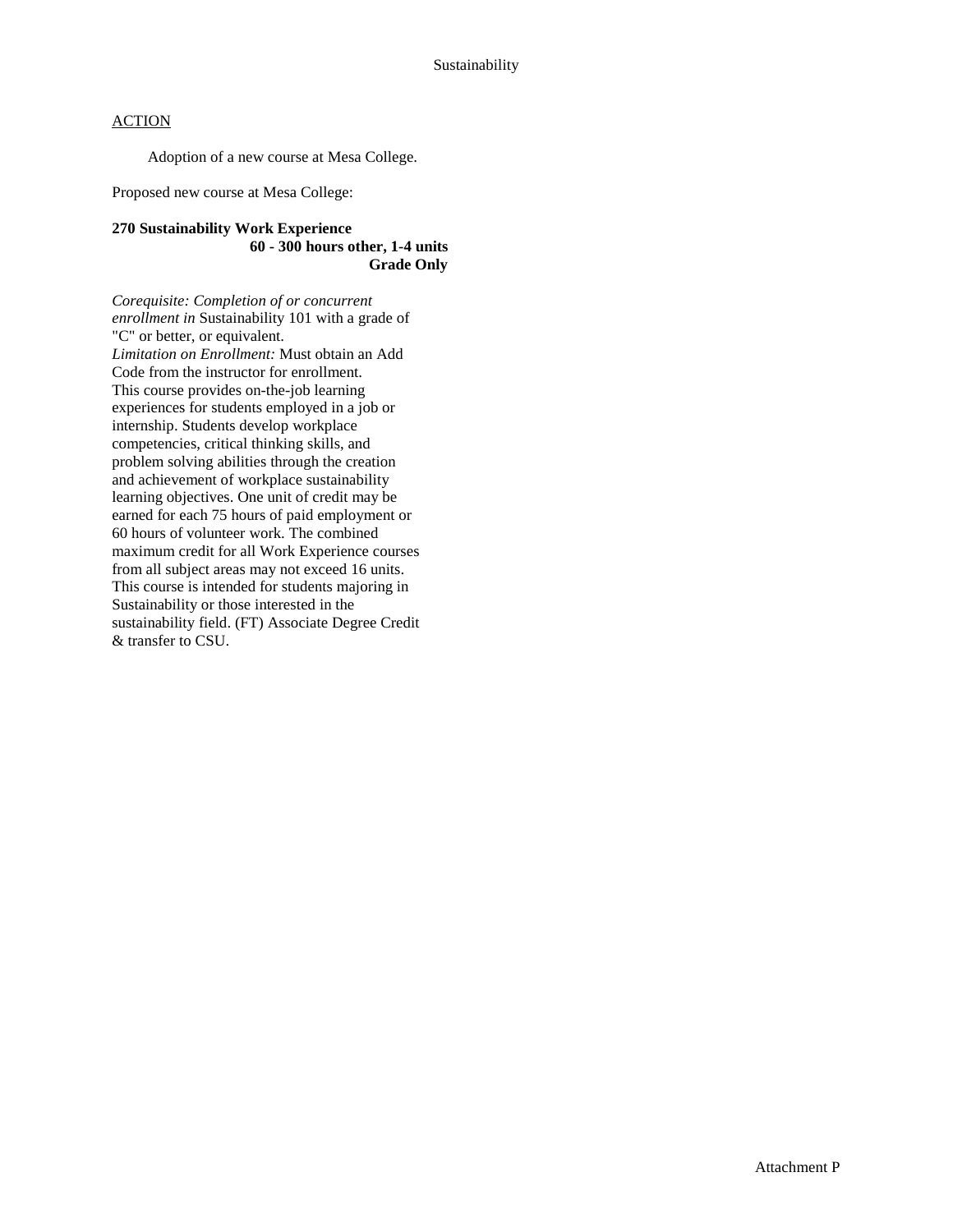Adoption of a course deactivation at Mesa College.

Proposed course deactivation at Mesa College:

#### **296 Individualized Instruction in Tagalog 24 - 108 hours other, 0.5-2 units Pass/No Pass**

*Limitation on Enrollment:* Concurrent enrollment in an approved course of the same discipline is required. The instructor of the related course will supply Add Code to the student, which permits registration in the course. This course provides supplemental instruction to reinforce achievement of the learning objectives of a course in the same discipline under the supervision of the instructor of the designated course. Learning activities may employ a variety of self-paced multimedia learning systems, language labs, print and electronic resources, laboratory, or field research arrangements, to assist student in reaching specific learning objectives. This open entry/open exit course is offered concurrently with designated courses. (FT) Associate Degree Credit & transfer to CSU.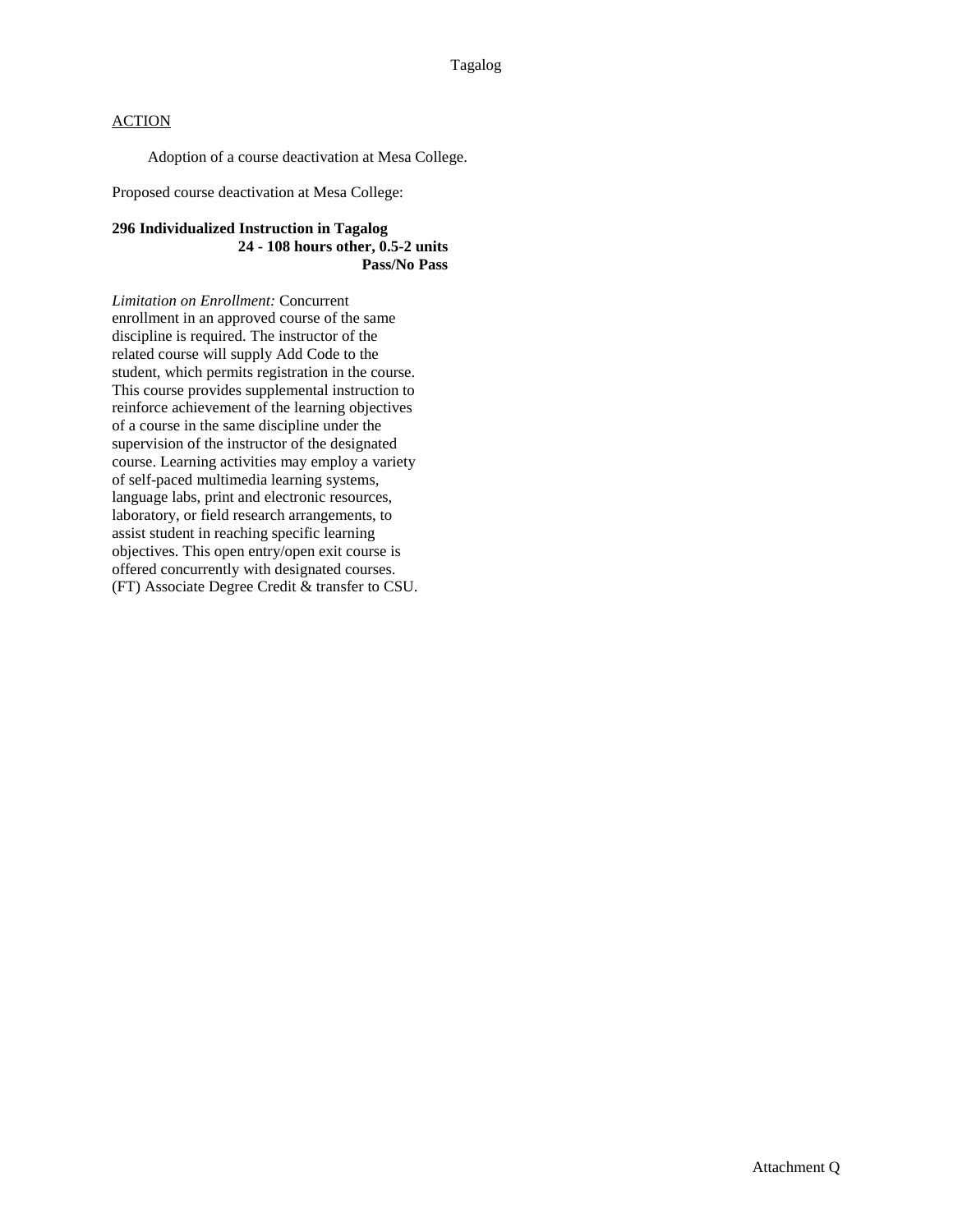Adoption of two program deactivations at Mesa College.

Proposed program deactivations at Mesa College:

# **Certificate of Achievement General Office Clerk**

| <b>Courses Required for the Major:</b> Units |  |
|----------------------------------------------|--|
| CBTE 095 Keyboarding Skill Development or    |  |
| CBTE 101Basic Computer Keyboarding 1         |  |
| CBTE 120 Beginning Microsoft Word2           |  |
| CBTE 161 Learning the Internet 1             |  |
| CBTE 164 Introduction to Microsoft Outlook1  |  |
|                                              |  |
| CBTE 205 Records Management 3                |  |
|                                              |  |
|                                              |  |

**Total Units = 14**

# **Certificate of Achievement Records Information Management**

| <b>Courses Required for the Major:</b>  | <b>Units</b> |
|-----------------------------------------|--------------|
| CBTE 205 Records Management3            |              |
| CBTE 206 Electronic Records Management3 |              |
| CBTE 207 Advanced RIM Applications3     |              |
|                                         |              |

**Total Units = 12**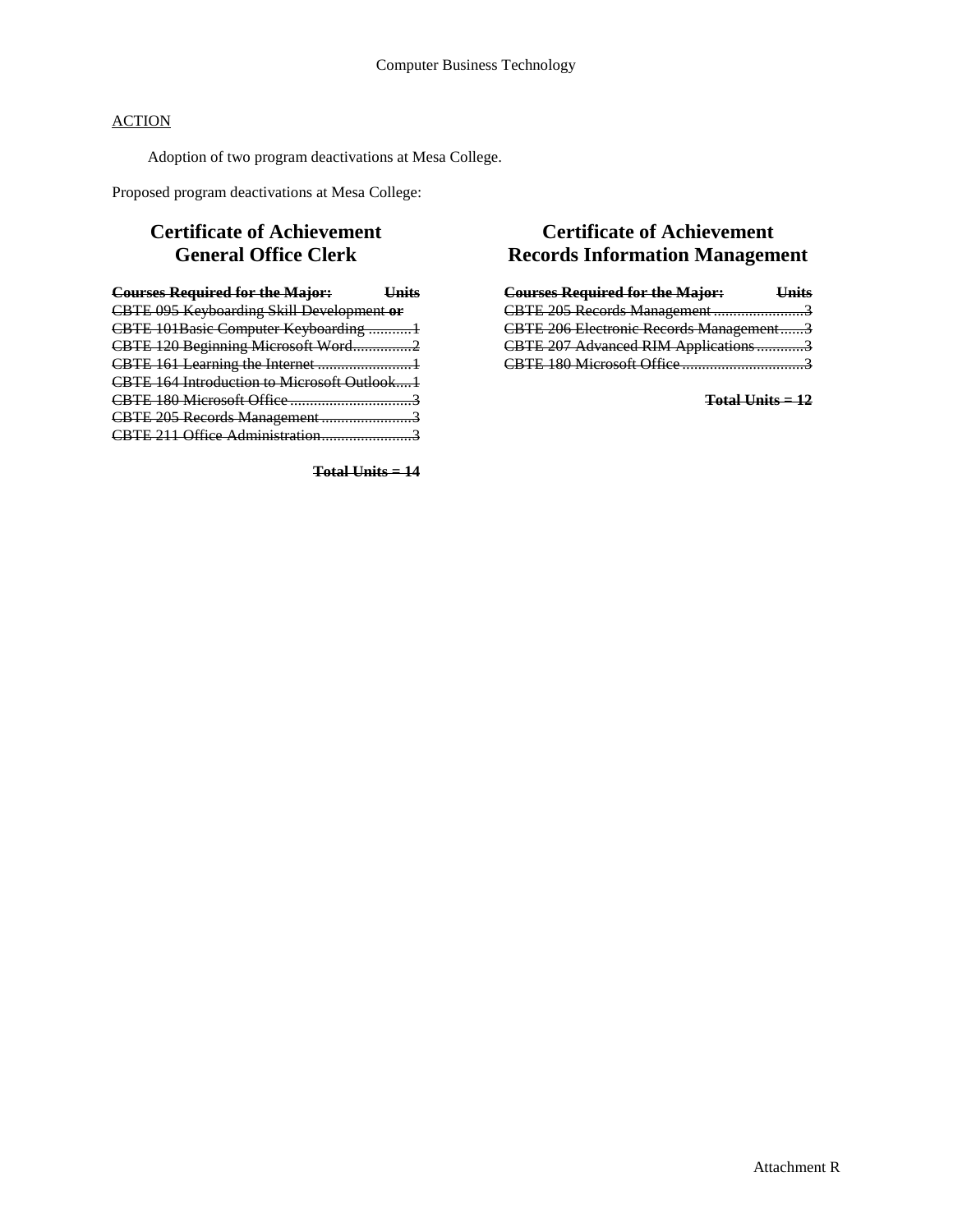Adoption of two program revisions at City College.

Proposed program revisions at City College:

# **Certificate of Performance Computer Technical Illustration**

| <b>Courses Required for the Major:</b>    | <b>Units</b> |
|-------------------------------------------|--------------|
|                                           |              |
| TECI 102 Advanced Technical Illustration3 |              |
|                                           |              |
|                                           |              |
| <b>ARTG 100 Basic Graphic Design or</b>   |              |
| ARTF 155A Freehand Drawing I3             |              |

**Total Units = 6 8**

# **Associate of Science Degree Technical Illustration Engineering**

| <b>Courses Required for the Major:</b>     | Units |
|--------------------------------------------|-------|
| TECI 101 Basic Technical Illustration 3    |       |
| and                                        |       |
| TECI 102 Advanced Technical Illustration 3 |       |
| or                                         |       |
|                                            |       |
| and                                        |       |
| ENGE 152 Engineering Design3               |       |
|                                            |       |
|                                            |       |
| ENGL 101 Reading and Composition3          |       |
| ENGE 111 Introduction to Computer-Aided    |       |
|                                            |       |
| <b>ENGE 198 Computer Applications in</b>   |       |
|                                            |       |
| MATH 096 Intermediate Algebra and          |       |
|                                            |       |
| MFET 105 Print Reading and Symbology 3     |       |
|                                            |       |

**Total Units = 34 17-18**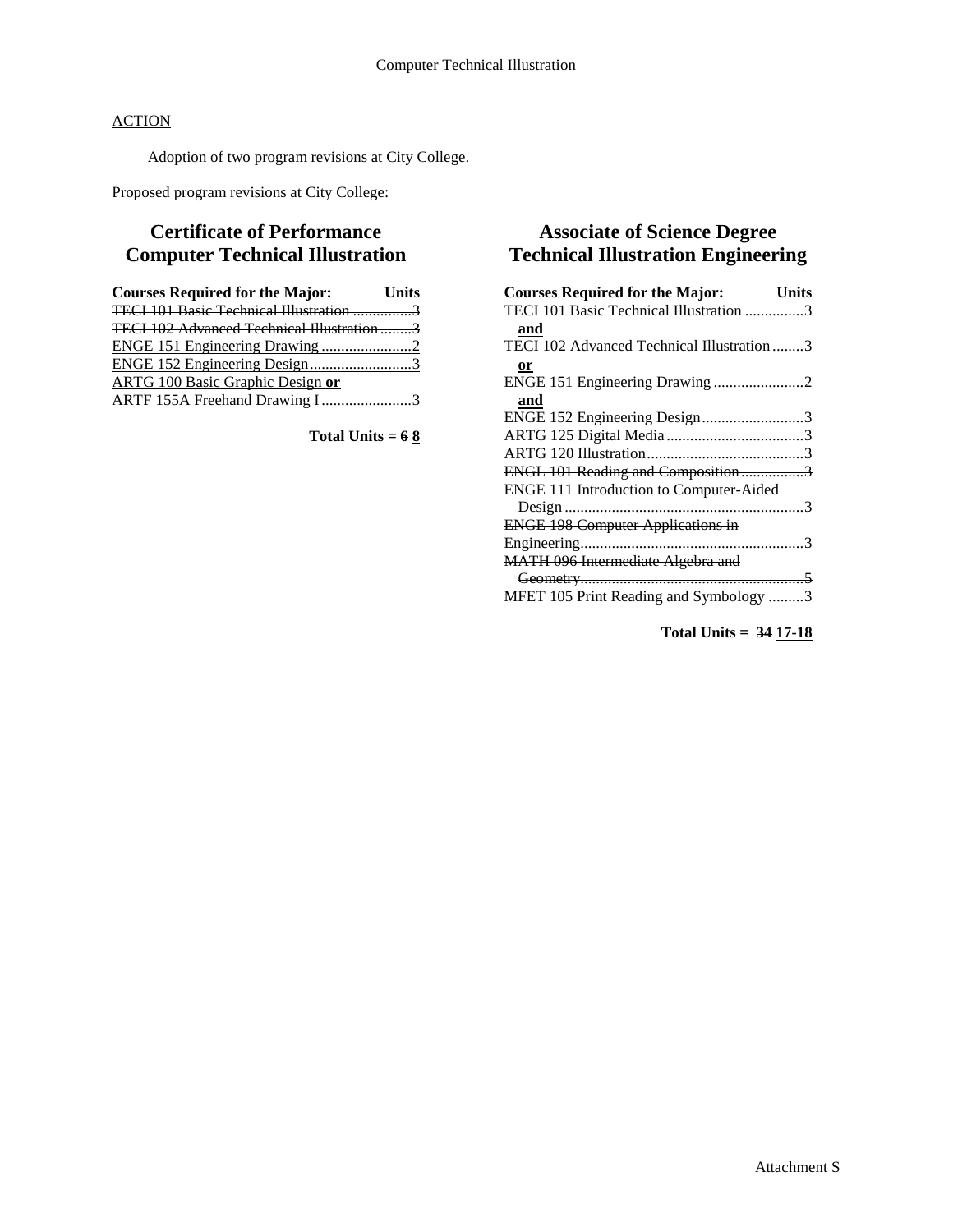Adoption of a program revision at Mesa College.

Proposed program revision at Mesa College:

# **Associate of Arts Degree Dramatic Arts**

*The courses required for the major are intended to introduce the student to all aspects of theatre. Emphasis is placed on production, as participation results in active learning, allowing the student valuable hands-on experience. Through the course of the two year program, students will study acting scenery, costuming, lighting, and audio as well as being introduced to production and state management techniques and responsibilities.*

| <b>Courses Required for the Major:</b><br><b>Units</b> |
|--------------------------------------------------------|
| DRAM 105 Introduction to Dramatic Arts3                |
| DRAM 100A Fundamentals of Performance and              |
|                                                        |
| DRAM 100B Fundamentals of Performance and              |
|                                                        |
| DRAM 104A Theatre Company                              |
|                                                        |
| DRAM 104B Theatre Company                              |
|                                                        |
| DRAM 112 Introduction to Script Analysis 3             |
| DRAM 124 Makeup for the Stage3                         |
| DRAM 200A Fundamentals of Performance and              |
|                                                        |
| DRAM 200B Fundamentals of Performance and              |
|                                                        |
| DRAM 204A Theatre Company                              |
|                                                        |
| DRAM 204B Theatre Company                              |
|                                                        |
|                                                        |

*While the required courses for the major in Dramatic Arts are intended to give the student a broad understanding of the various areas of study in the Dramatic Arts, required elective classes give the student the option to pursue one of those areas in more detail. For the student interested in acting, additional acting classes. movement classes or voice classes are recommended. The technician/design student would pursue classes in art history, fashion history or practical lab courses. The student interested in production management should enroll in accounting and business classes that would further their base of knowledge in that area.*

| Choose six units from the following:<br>units |
|-----------------------------------------------|
| DRAM 070 Digital Video Production for the     |
|                                               |
| DRAM 071 Digital Video Production for the     |
|                                               |
| DRAM 106 Acting for Radio/Voice-Over 3        |
| DRAM 109 Theatre and Social Issues3           |
| DRAM 123 Beginning Stagecraft 3               |
|                                               |
| DRAM 128 Stage Lighting Design 3              |
| DRAM 129A Beginning Scene Painting3           |
| DRAM 132 Beginning Acting3                    |
| DRAM 133 Intermediate Acting 3                |
| DRAM 134 Beginning Voice for Actors3          |
| DRAM 136 History of Canonized Theatre-        |
| Ancient Greece to the Restoration 3           |
| <b>DRAM 137 History of Canonized Western</b>  |
| Theatre-Restoration to the Present3           |
| DRAM 143 Beginning Costuming 3                |
| DRAM 165 Introduction to Stage Movement 3     |
|                                               |
| COMS 101 Voice and Articulation 3             |
| <b>ARTF 100 Art Orientation</b>               |
| ARTF 151 Three Dimensional Design3            |
|                                               |
| ARTF 155A Freehand Drawing I3                 |
| FASH 120 Fashion History and Trends3          |
| MUSI 190 The Electronic Music Studio 3        |
|                                               |
|                                               |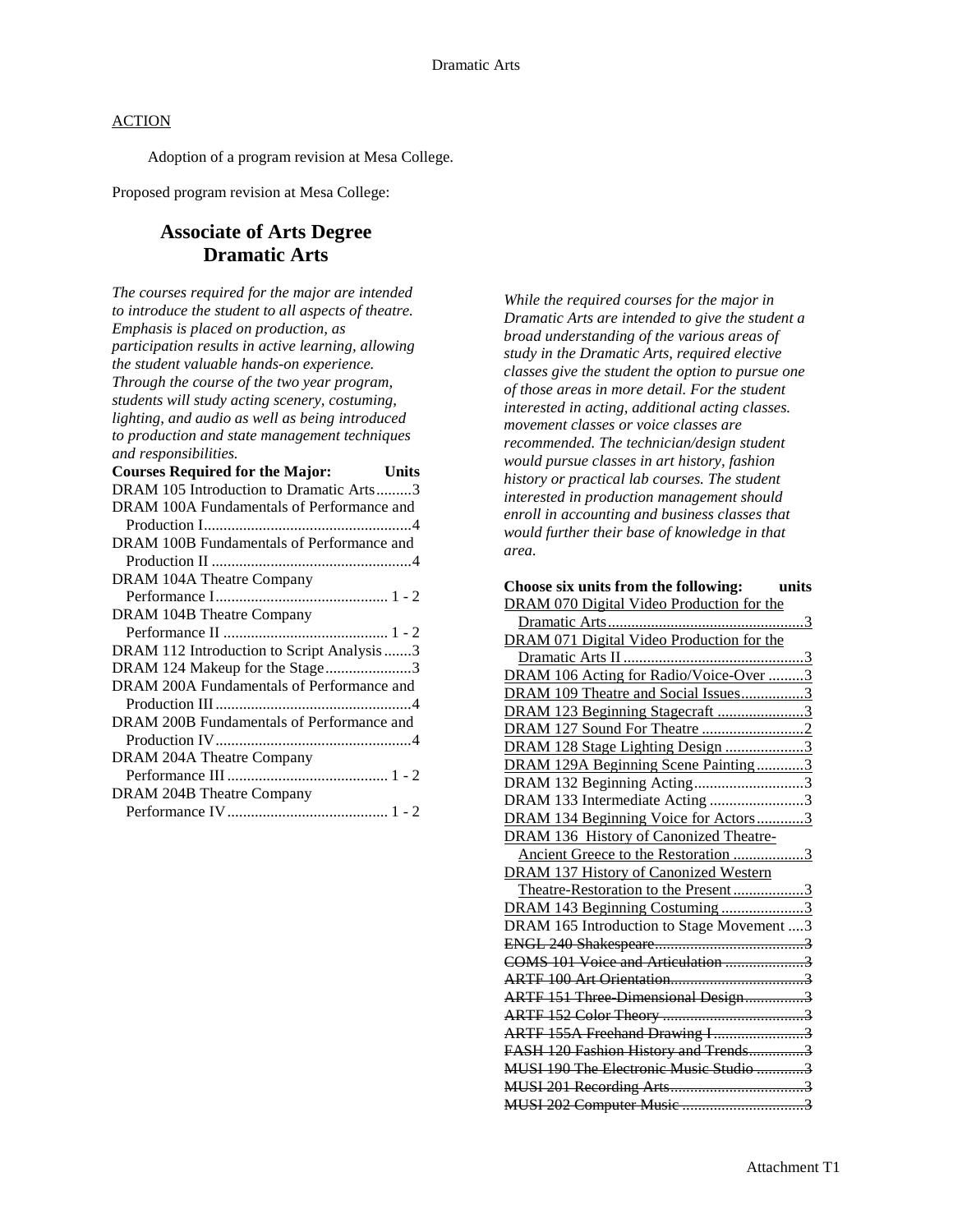| ACCT 116A Financial Accounting 4          |
|-------------------------------------------|
| BUSE 150 Human Relations in Business3     |
| <b>BUSE 201 Business Organization and</b> |
|                                           |
| DRAM 235 Literature to Life-A Scene Study |
|                                           |
| DRAM 268 Experimental Theatre 1 - 3       |
| DRAM 290 Independent Study  1 - 3         |

**Total Units = 35 – 39**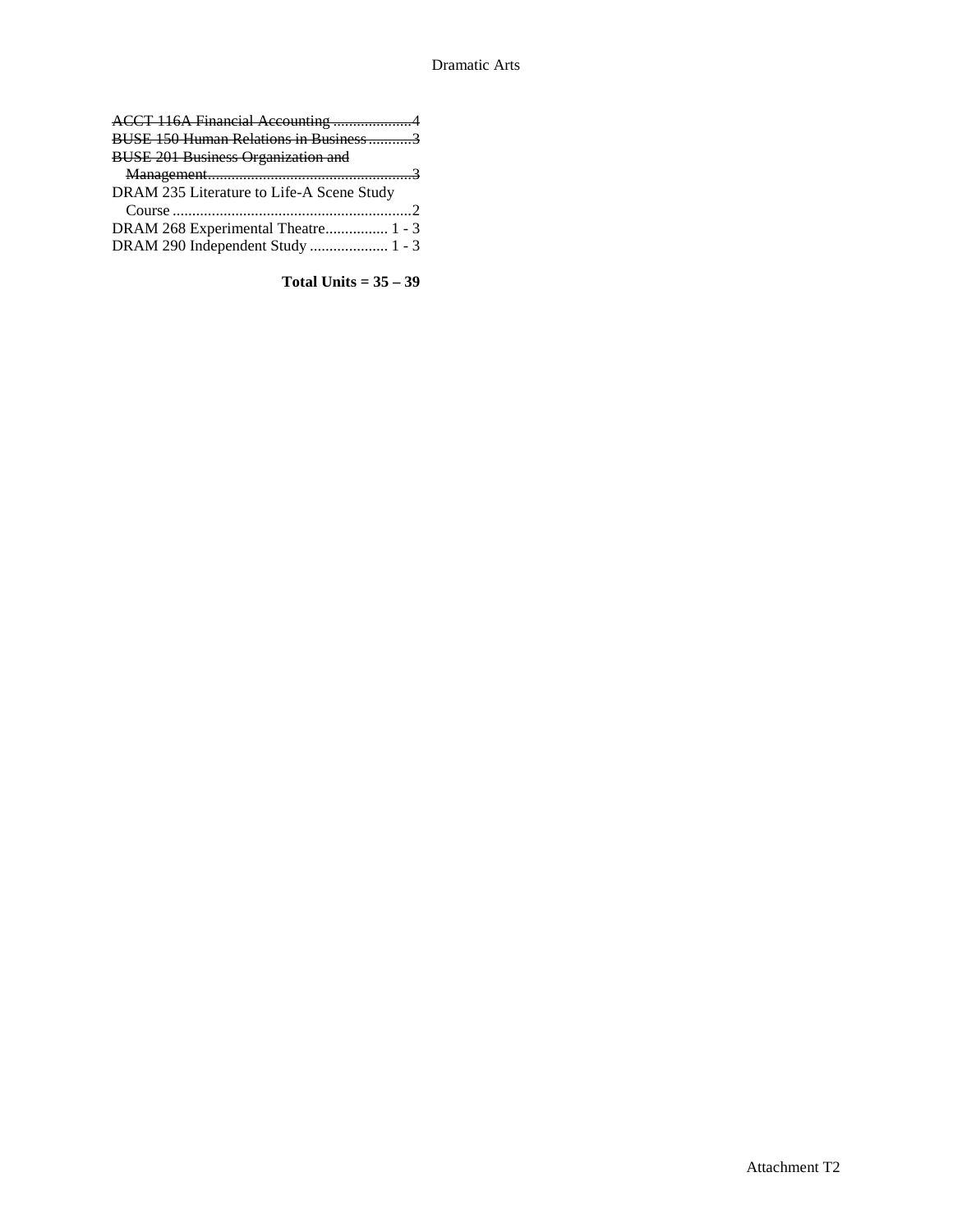Adoption of a program revision at City College.

Proposed program revision at City College:

# **Associate of Science Degree Engineering**

| <b>Courses Required for the Major:</b>       | <b>Units</b> |
|----------------------------------------------|--------------|
| CHEM 200 General Chemistry I - Lecture3      |              |
| CHEM 200L General Chemistry I - Laboratory.2 |              |
| MATH 150 Calculus with Analytic              |              |
|                                              |              |
| MATH 151 Calculus with Analytic              |              |
|                                              |              |
| MATH 252 Calculus with Analytic              |              |
|                                              |              |
| MATH 255 Differential Equations3             |              |
|                                              |              |
|                                              |              |
| PHYS 197 Waves, Optics and Modern            |              |
|                                              |              |
|                                              |              |

**Total Units = 36 33**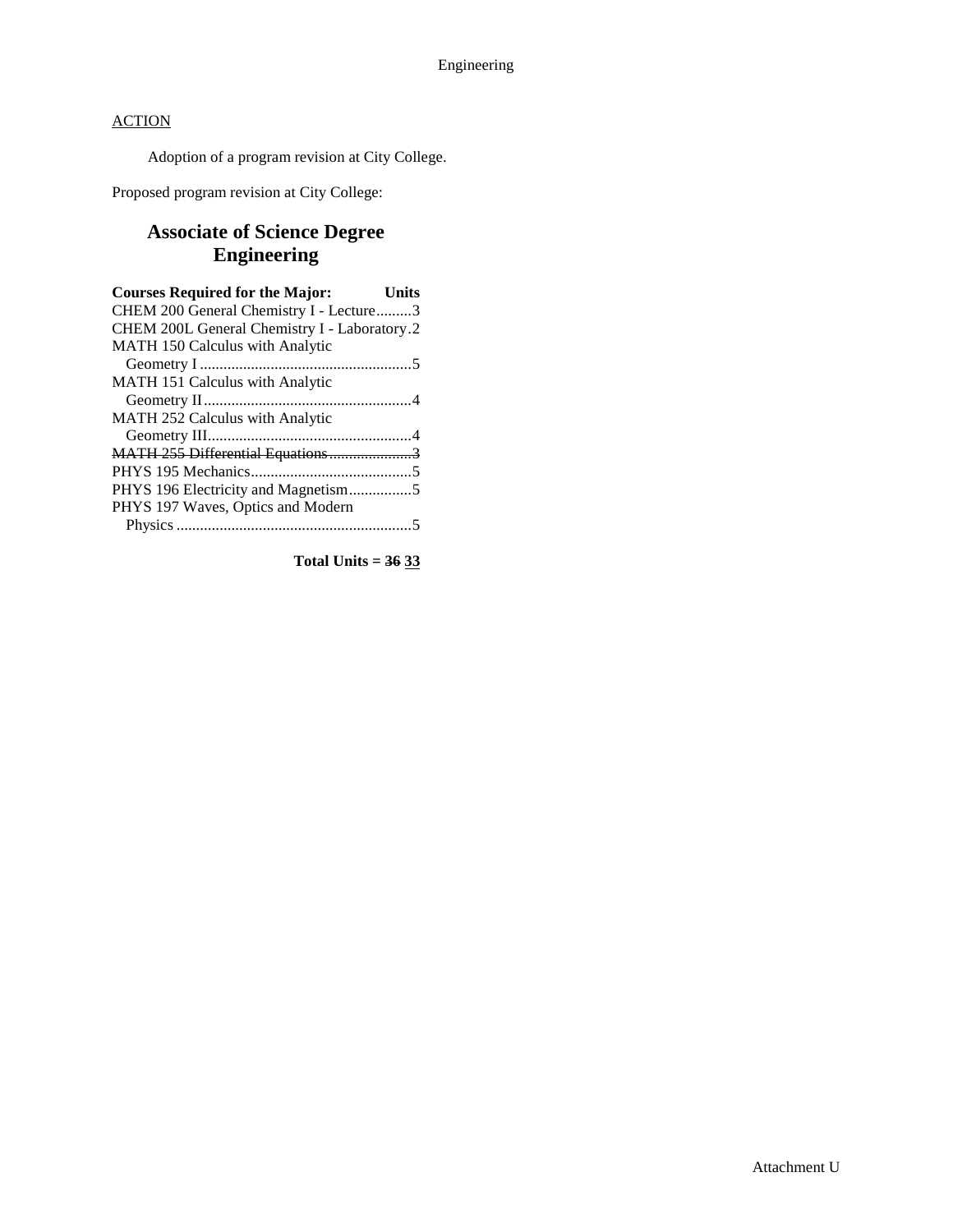Adoption of two program revisions at Miramar College.

Proposed program revisions at Miramar College:

# **Certificate of Achievement Graphics**

| <b>Courses Required for the Major:</b><br><b>Units</b>                   |  |
|--------------------------------------------------------------------------|--|
| ARTF 150A Two-Dimensional Design3                                        |  |
| GRFX 050 Beginning Graphics,                                             |  |
| Communicating With Computers or                                          |  |
| ARTF 150B Beginning Graphic Design3                                      |  |
| ARTF 155A Freehand Drawing I3                                            |  |
| GRFX 158 Survey of Graphics Technology or                                |  |
| ARTG 118 Graphic Design History 3                                        |  |
| GRFX 160 Vector Art 01: Illustration3                                    |  |
| GRFX 170 Raster Art 01: Image Editing 3                                  |  |
| GRFX 180 Composition 01: Page Building                                   |  |
| Tools or                                                                 |  |
| ARTG 126 Intermediate Digital Media3                                     |  |
| GRFX 181 Projects 01: Multi-modal                                        |  |
|                                                                          |  |
|                                                                          |  |
|                                                                          |  |
|                                                                          |  |
| <b>Complete 6 Units from the Following List</b>                          |  |
| of Elective Courses:<br><b>Units</b>                                     |  |
| <b>GRFX 190 Ethical Business Practices for</b>                           |  |
|                                                                          |  |
| GRFX 192 Graphic Business Promotion:                                     |  |
| Creative Services Career Management3                                     |  |
| ARTF 155B Freehand Drawing II3                                           |  |
| ARTF 198A Introduction to Printmaking I 3                                |  |
| ARTF 280D Digital Art Studio Lab 1                                       |  |
| <b>ARTG 133 Intermediate Graphie Design II</b>                           |  |
| (Identity Systems and Packaging)3                                        |  |
| ARTG 270Work Experience in Graphic                                       |  |
| $\ldots$ . 1 - 4                                                         |  |
| ARTG 290 Independent Study in Graphic                                    |  |
|                                                                          |  |
| BUSE 100 Introduction to Business 3<br>BUSE 119 Business Communications3 |  |

Total Units  $= 33$ 

# **Associate of Arts Degree Graphics**

| <b>Courses Required for the Major:</b><br><b>Units</b>                   |
|--------------------------------------------------------------------------|
| ARTF 150A Two-Dimensional Design3                                        |
| GRFX 050 Beginning Graphics,                                             |
| Communicating With Computers or                                          |
| ARTF 150B Beginning Graphic Design3                                      |
| ARTF 155A Freehand Drawing I3                                            |
| GRFX 158 Survey of Graphics Technology or                                |
| ARTG 118 Graphic Design History 3                                        |
| GRFX 160 Vector Art 01: Illustration3                                    |
| GRFX 170 Raster Art 01: Image Editing 3                                  |
| GRFX 180 Composition 01: Page Building                                   |
| Tools or                                                                 |
| ARTG 126 Intermediate Digital Media3                                     |
| GRFX 181 Projects 01: Multi-modal                                        |
|                                                                          |
|                                                                          |
|                                                                          |
|                                                                          |
| <b>Complete 6 Units from the Following List</b>                          |
| of Elective Courses:<br><b>Units</b>                                     |
| GRFX 190 Ethical Business Practices for                                  |
|                                                                          |
| GRFX 192 Graphic Business Promotion:                                     |
| Creative Services Career Management3                                     |
| ARTF 155B Freehand Drawing II3                                           |
| ARTF 198A Introduction to Printmaking I 3                                |
| ARTF 280D Digital Art Studio Lab 1                                       |
| <b>ARTG 133 Intermediate Graphie Design II</b>                           |
| (Identity Systems and Packaging)3                                        |
| ARTG 270Work Experience in Graphic                                       |
|                                                                          |
| ARTG 290 Independent Study in Graphic                                    |
|                                                                          |
| BUSE 100 Introduction to Business 3<br>BUSE 119 Business Communications3 |

Total Units  $= 33$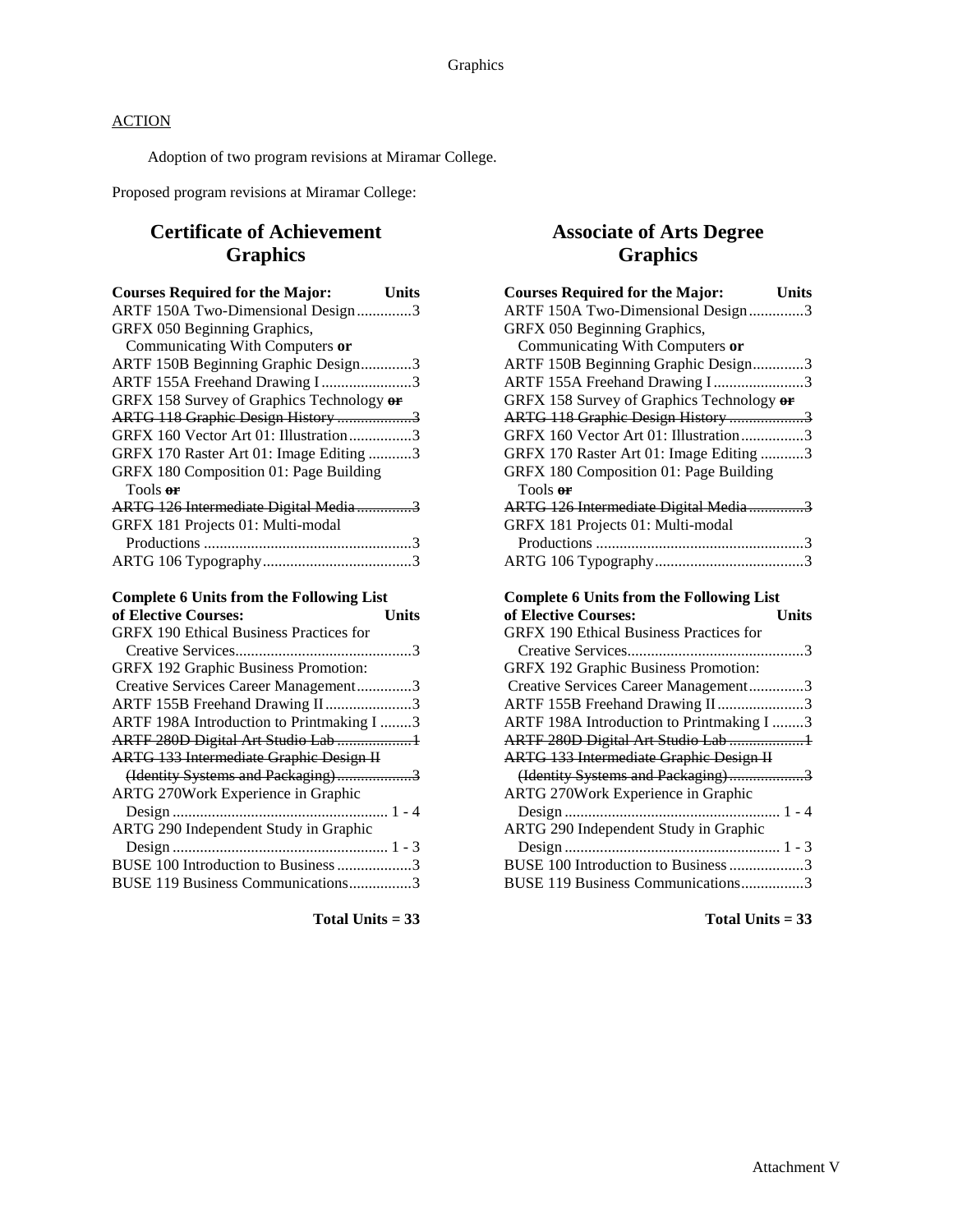Adoption of two program revisions at City College.

Proposed program revisions at City College:

# **Associate of Science Degree Manufacturing Engineering Technology-Option: Electronics**

*The courses for this degree include the courses which make up the Certificate of Performance in Advanced Manufacturing and the Certificate of Performance in Manufacturing Fundamentals as well as additional courses. MFET 110 Industrial Safety can be taken any semester available. Electronics course(s) may be taken when offered.*

| <b>Courses Required for the Major:</b><br><b>Units</b> |
|--------------------------------------------------------|
|                                                        |
| MFET 210 Statistical Process Control3                  |
| MFET 230 Lean Manufacturing3                           |
| MFET 150 Manufacturing Automation3                     |
| or                                                     |
| MFET 150A Manufacturing Automation I and               |
| MFET 150B Manufacturing Automation II1.5               |
| MFET 101 Introduction to Manufacturing                 |
|                                                        |
| 0 <sup>r</sup>                                         |
| <b>MFET 101A Introduction to Manufacturing I</b>       |
| and                                                    |
| <b>MFET 101B Introduction to Manufacturing II</b>      |
| and                                                    |
| <b>MFET 101C Introduction to Manufacturing</b>         |
|                                                        |
| MFET 105 Print Reading and Symbology 3                 |
| or                                                     |
| MFET 105A Print Reading I and                          |
| MFET 105B Print Reading II 1.5                         |
| 0 <sup>r</sup>                                         |
| <b>ENGN 130 Introduction to Engineering</b>            |
|                                                        |
| and                                                    |
| MFET 105B Print Reading II  1.5                        |
| MFET 115 Properties of Materials3                      |
| MFET 120 Manufacturing Processes 4                     |
| <b>ENGN 128 Electronics for Technology and</b>         |
| MFET 220 Programmable Logic Controllers3               |
| 0 <sup>r</sup>                                         |
| <b>MFET 225 Introduction to Photovoltaic</b>           |
| Manufacturing and Applications 4                       |
| and                                                    |
| MATH 096 Intermediate Algebra and                      |
|                                                        |

#### **or**

| <b>MATH 098 Technical Intermediate Algebra</b>         |
|--------------------------------------------------------|
| and Geometry and                                       |
| <b>ENGN 110 Science for Technical</b>                  |
|                                                        |
| TEHW 101 Introduction to Technical Writing3            |
| ELDT 123 Introduction to Digital Circuits3             |
| and                                                    |
| ELDT 123L Digital Circuits Laboratory 1                |
| PHYS 100 Introductory Physics4                         |
| or                                                     |
| CHEM 100 Fundamentals of Chemistry 3                   |
| and                                                    |
| <b>CHEM 100L Fundamentals of Chemistry</b>             |
|                                                        |
| The courses for this certificate include the           |
| courses which make up the Certificate of               |
| Performance in Advanced Manufacturing and              |
| the Certificate of Performance in Manufacturing        |
| <b>Fundamentals as well as additional courses.</b>     |
|                                                        |
| <b>Units</b><br><del>And select one course from:</del> |
|                                                        |
| <b>ENGE 111 Introduction to Computer Aided</b>         |
|                                                        |
| oг                                                     |
| ENGE 151 Engineering Drawing2                          |
| or<br>TECI 101 Basic Technical Illustration 3          |
|                                                        |
| And select one course from:<br><b>Units</b>            |
| MFET 250 Manufacturing Capstone Course or              |
| <b>ENGN 275 Engineering Technology Industrial</b>      |

**Total Units = 39 - 44.5 32**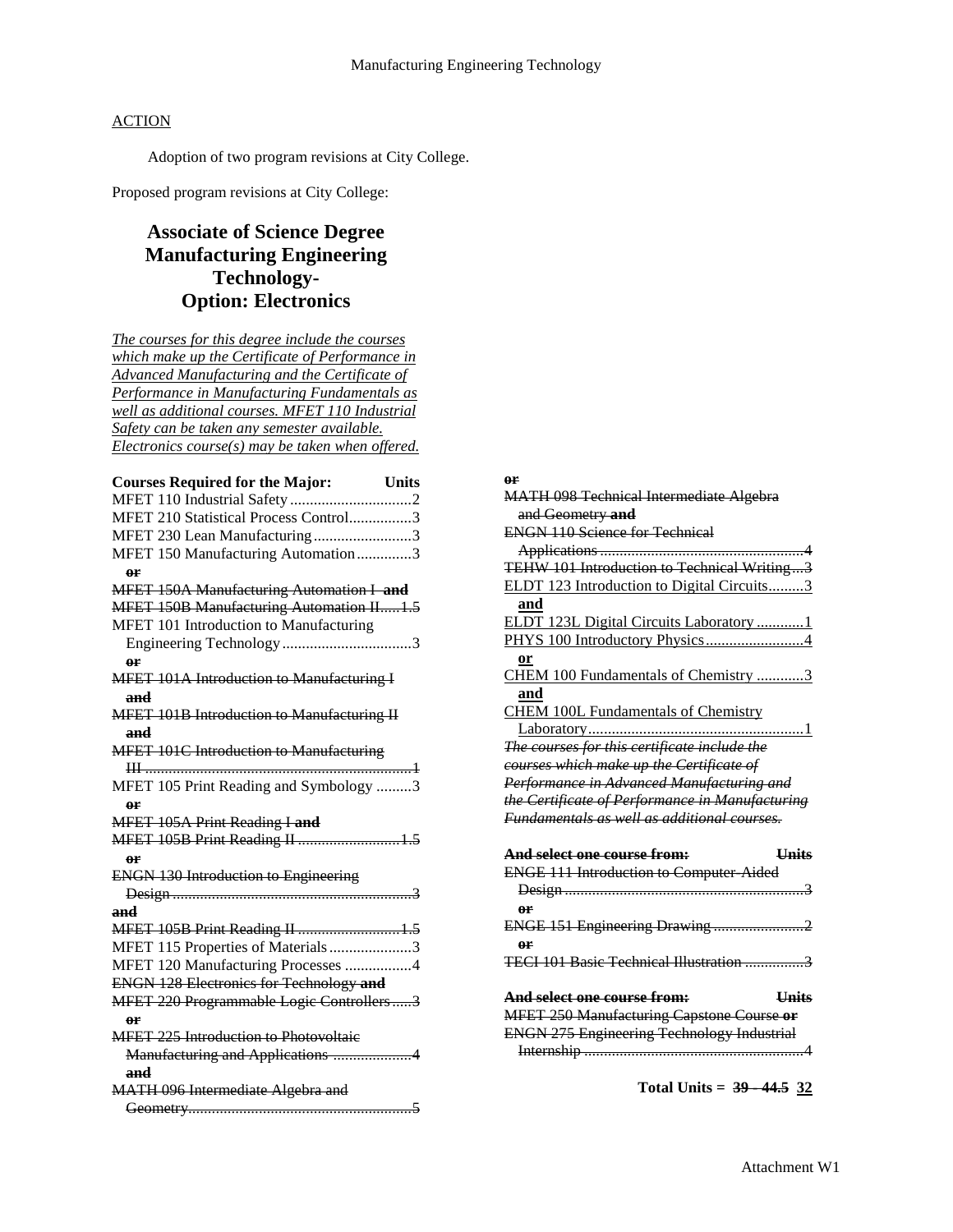# **Associate of Science Degree Manufacturing Engineering Technology-Option: Fabrication**

*The courses for this degree/certificate include the courses which make up the Certificate of Performance in Advanced Manufacturing and the Certificate of Performance in Manufacturing Fundamentals as well as additional courses.*

| <b>Courses Required for the Major:</b> Units      |  |
|---------------------------------------------------|--|
|                                                   |  |
| MFET 210 Statistical Process Control3             |  |
| MFET 230 Lean Manufacturing3                      |  |
| MFET 150 Manufacturing Automation3                |  |
| 0 <sup>r</sup>                                    |  |
| MFET 150A Manufacturing Automation I and          |  |
| MFET 150B Manufacturing Automation II1.5          |  |
| MFET 101 Introduction to Manufacturing            |  |
| 0 <sup>r</sup>                                    |  |
| <b>MFET 101A Introduction to Manufacturing I</b>  |  |
| and                                               |  |
| <b>MFET 101B Introduction to Manufacturing II</b> |  |
| and                                               |  |
| <b>MFET 101C Introduction to Manufacturing</b>    |  |
| MFET 105 Print Reading and Symbology 3            |  |
| 0 <sup>r</sup>                                    |  |
| MFET 105A Print Reading I and                     |  |
| MFET 105B Print Reading II 1.5                    |  |
| or                                                |  |
| <b>ENGN 130 Introduction to Engineering</b>       |  |
|                                                   |  |
| and                                               |  |
| MFET 105B Print Reading II 1.5                    |  |
| MFET 115 Properties of Materials3                 |  |
| MFET 120 Manufacturing Processes 4                |  |
| MACT 150 Intro/Computer Num Control               |  |
|                                                   |  |
| MACT 160M Introduction to CAD/CAM4                |  |
| MATH 096 Intermediate Algebra and                 |  |
|                                                   |  |
| or                                                |  |
| <b>MATH 098 Technical Intermediate Algebra</b>    |  |
|                                                   |  |
| <b>ENGN 110 Science for Technical</b>             |  |
|                                                   |  |
| TEHW 101 Introduction to Technical Writing3       |  |

| or                                                          |
|-------------------------------------------------------------|
| CHEM 100 Fundamentals of Chemistry 3                        |
| and                                                         |
| <b>CHEM 100L Fundamentals of Chemistry</b>                  |
|                                                             |
|                                                             |
| <b>MFET 110 Industrial Safety can be taken any semester</b> |
| available. Electronics course(s) may be taken when          |
| offered.                                                    |
| The courses for this certificate include the courses        |
| which make up the Certificate of Performance in             |
| Advanced Manufacturing and the Certificate of               |
| Performance in Manufacturing Fundamentals as well           |
| as additional courses.                                      |
|                                                             |
|                                                             |
| And select one course from:<br><b>Units</b>                 |
| <b>ENGE 111 Introduction to Computer Aided</b>              |
|                                                             |
| or                                                          |
| ENGE 151 Engineering Drawing2                               |
| or                                                          |
| <b>TECI 101 Basic Technical Illustration</b>                |
|                                                             |
| And select one course from:<br><b>Units</b>                 |
|                                                             |
| MFET 250 Manufacturing Capstone Course or                   |
| <b>ENGN 275 Engineering Technology Industrial</b><br>Δ      |
| Total Units = $49 - 52.536$                                 |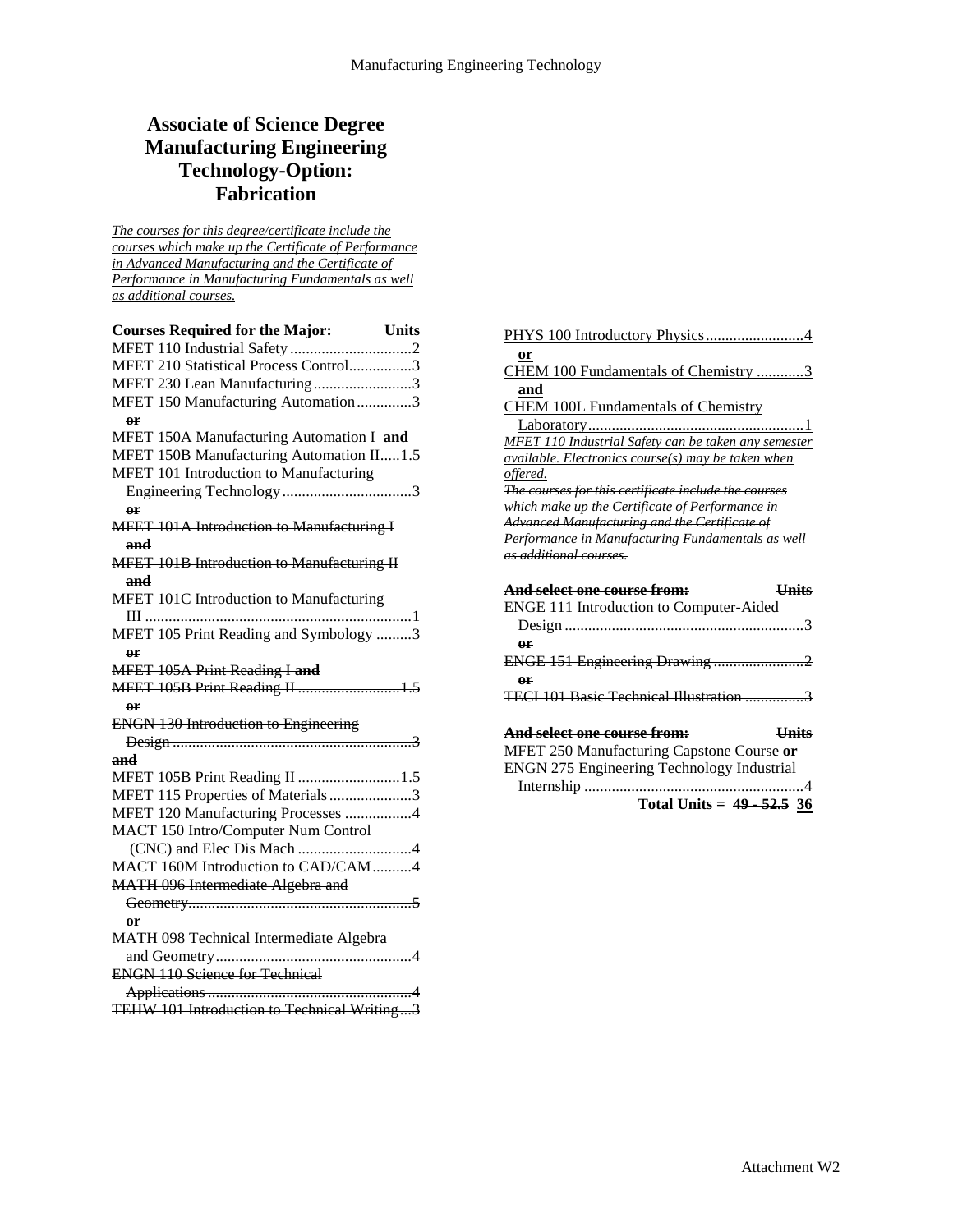Adoption of a program revision at City College.

Proposed program revision at City College:

# **Certificate of Performance Mechanical Design**

| <b>Courses Required for the Major:</b>         | Units |
|------------------------------------------------|-------|
| <b>ENGN 110 Science for Technical</b>          |       |
|                                                |       |
| MACT 150 Intro/Computer Num Control            |       |
|                                                |       |
| <b>MFET 105 Print Reading and Symbology or</b> |       |
| ENGE 108 Dimensioning and Tolerancing3         |       |
| ENGE 151 Engineering Drawing 2                 |       |

**Total Units = 13 9**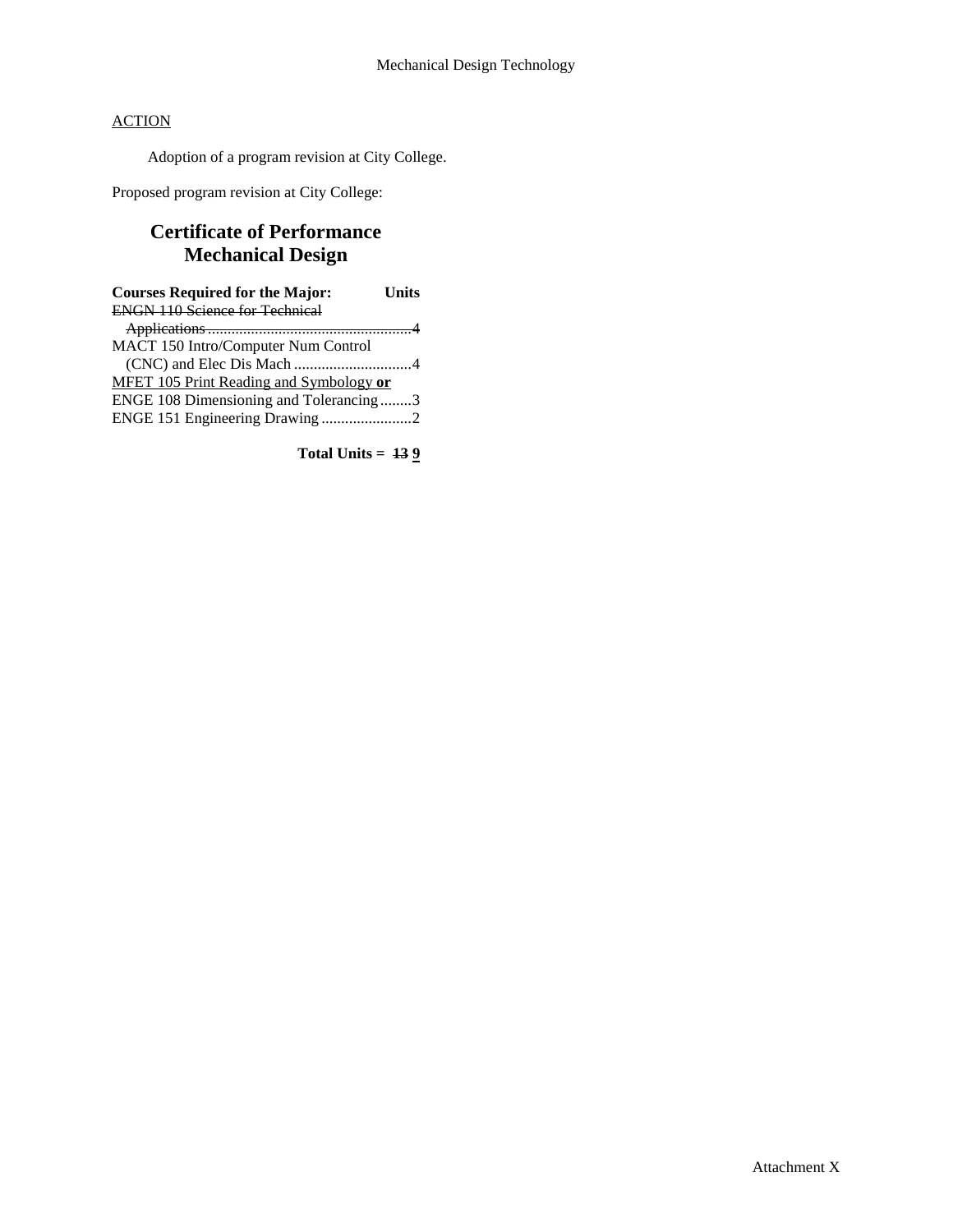Adoption of two program revisions at Mesa College.

Proposed program revisions at Mesa College:

# **Certificate of Achievement 3D Animation and Modeling**

| <b>Courses Required for the Major:</b><br><b>Units</b> |              |
|--------------------------------------------------------|--------------|
| MULT 101 Introduction to Multimedia4                   |              |
| MULT 121 Digital Image Editing I: Introduction         |              |
|                                                        |              |
| <b>MULT 124 Digital Image Editing II: Advanced</b>     |              |
|                                                        |              |
| MULT 137 3D Animation I: Introduction to               |              |
| 3D Modeling and Animation 3                            |              |
| MULT 139 3D Animation II: Character Design             |              |
| for Film and Video Game Production3                    |              |
| MULT 141 3D Animation III: Realism, Physics,           |              |
|                                                        |              |
| MULT 143 3D Animation IV: 3D Short Film                |              |
|                                                        |              |
| ARTF 155A Freehand Drawing I 3                         |              |
| ARTF 155B Freehand Drawing II3                         |              |
| MULT 112 Beginning Unity 3D and 2D                     |              |
|                                                        |              |
| MULT 123 Digital Video I: Introduction to              |              |
|                                                        |              |
| <b>MULT 127 Creating User-Centered Content 3</b>       |              |
|                                                        |              |
| <b>Select Three Units From:</b>                        | <b>Units</b> |
| ARTF 150A Two-Dimensional Design or                    |              |
| <b>ARTF 150B Beginning Graphic Design or</b>           |              |

| <b>ARTF 150B Beginning Graphic Design or</b> |  |
|----------------------------------------------|--|
| ARTF 152 Color Theory or                     |  |
| <b>ARTF 155A Freehand Drawing I or</b>       |  |
| ARTF 210A Life Drawing I or                  |  |
| MULT 123 Digital Video I: Introduction to    |  |
|                                              |  |

**Total Units = 32 31**

# **Associate of Science Degree Multimedia**

| <b>Courses Required for the Major:</b> Units<br>MULT 101 Introduction to Multimedia 4 |              |
|---------------------------------------------------------------------------------------|--------------|
| MULT 112 Beginning Unity 3D and 2D Game                                               |              |
|                                                                                       |              |
| MULT 121 Digital Image Editing I: Introduction                                        |              |
|                                                                                       |              |
| MULT 123 Digital Video I: Introduction to                                             |              |
|                                                                                       |              |
| <b>MULT 130 Video Game Development I:</b>                                             |              |
| Introduction to 3D Modeling and                                                       |              |
|                                                                                       |              |
| MULT 137 3D Animation I: Introduction to 3D                                           |              |
|                                                                                       |              |
|                                                                                       |              |
| <b>Select Eighteen Through Twenty Units</b>                                           |              |
| From:                                                                                 | <b>Units</b> |
| <b>Select Fourteen to Sixteen Units</b>                                               |              |
| From:                                                                                 | Units        |
| MULT 114 Intermediate Unity 3D and 2D                                                 |              |
|                                                                                       |              |
| MULT 116 Unity Game Development 4                                                     |              |
| MULT 120 Introduction to Video Game                                                   |              |
|                                                                                       |              |
| MULT 122 Vector Image Editing I: Adobe                                                |              |
|                                                                                       |              |
| <b>MULT 123 Digital Video I: Introduction to</b>                                      |              |
|                                                                                       |              |
| MULT 124 Digital Image Editing II: Advanced                                           |              |
|                                                                                       |              |
| <b>MULT 131 Video Game Development II:</b>                                            |              |
| Game Character and Level Design 4                                                     |              |
| <b>MULT 132 Video Game Development III:</b>                                           |              |
| Advanced Game Art and Asset Design 4                                                  |              |
| <b>MULT 133 Video Game Development IV:</b>                                            |              |
| Game Prototyping and Production 4                                                     |              |
| MULT 1393D Animation II: Character Design for                                         |              |
| Film and Video Game Production 3                                                      |              |
| MULT 141 3D Animation III: Realism, Physics,                                          |              |
|                                                                                       |              |
| MULT 143 3D Animation IV: 3D Short                                                    |              |
| Film Production<br>3                                                                  |              |
| ARTF 150A Two Dimensional Design 3                                                    |              |
| ARTF 151 Three Dimensional Design 3                                                   |              |
|                                                                                       |              |
|                                                                                       |              |
| CBTE 161 Learning the Internet 1                                                      |              |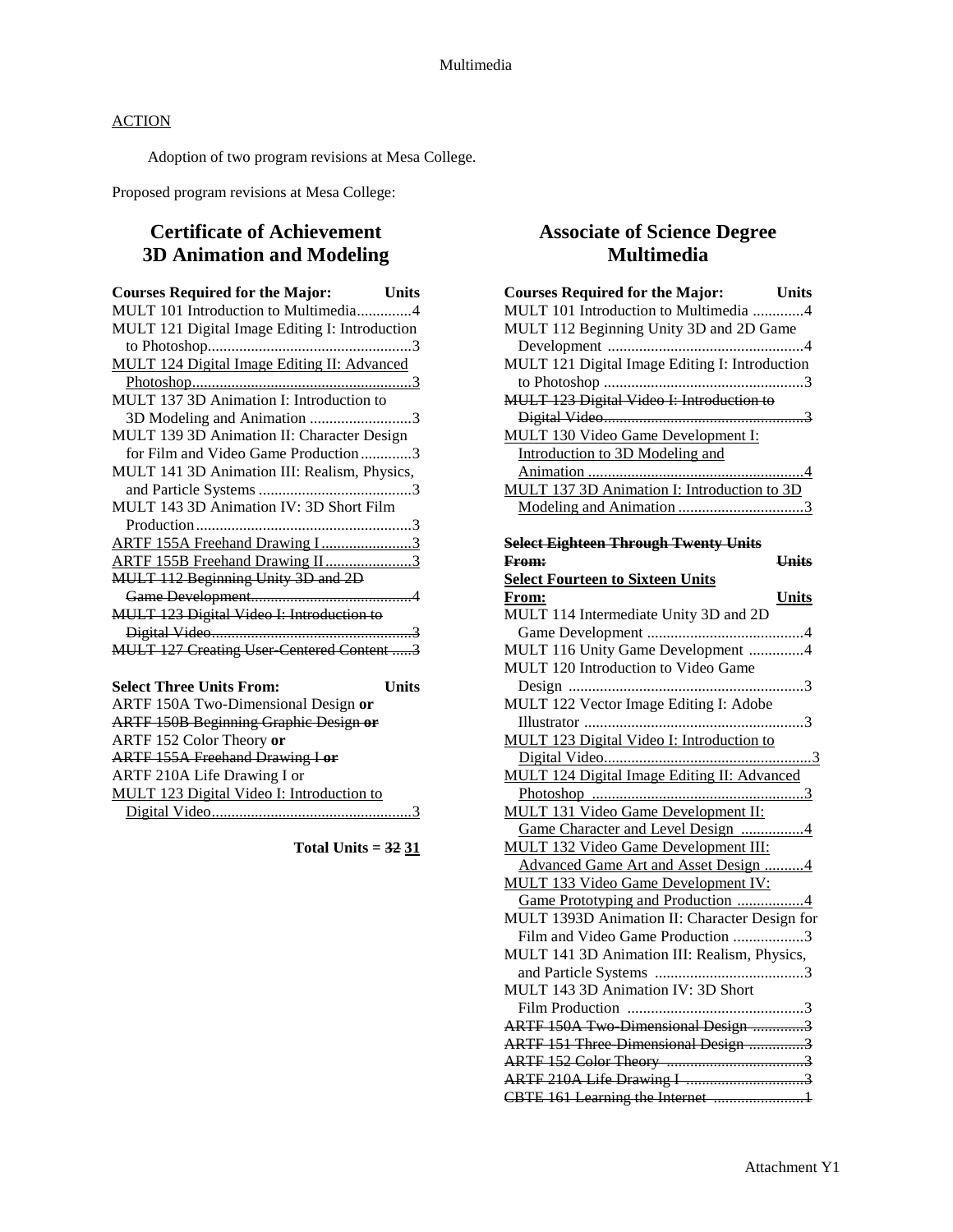## Multimedia

| CBTE 126 Document Processing 3                   |  |
|--------------------------------------------------|--|
| <b>MULT 127 Creating User Centered Content 3</b> |  |
| MULT 137 3D Animation I: Introduction to 3D      |  |
|                                                  |  |

**Total Units = 32 – 34**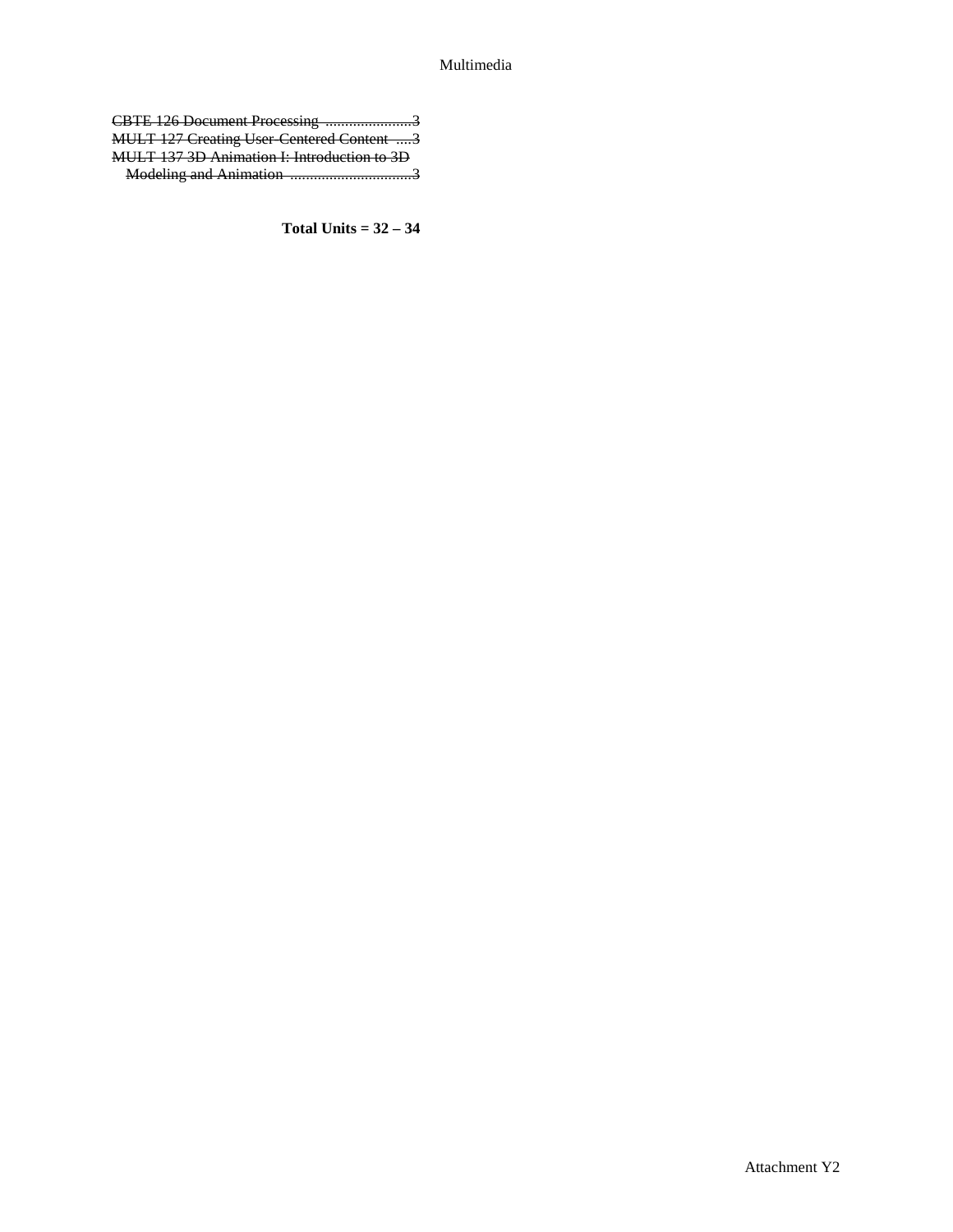Adoption of a program revision at Miramar College.

Proposed program revision at Miramar College:

# **Associate of Arts Degree Music Studies**

| <b>Courses Required for the Major:</b> | <b>Units</b> |
|----------------------------------------|--------------|
| MUSI 100 Introduction to Music 3       |              |
|                                        |              |
| MUSI 150A Basic Musicianship 3         |              |
| MUSI 158A Music Theory I 4             |              |
| MUSI 268A Beginning Ear Training       |              |
|                                        |              |
|                                        |              |

# **Select One Course from the Following: Units**

| <b>ANTH 103 Introduction to Cultural</b>      |
|-----------------------------------------------|
|                                               |
| ARTF 110 Art History: Prehistoric to Gothic 3 |
| ARTF 113 Arts of Africa, Oceania, and the     |
|                                               |
| ARTF 125 Art History: Arts of the Asian       |
|                                               |
| ENGL 205 Critical Thinking and Intermediate   |
|                                               |
| HUMA 101 Introduction to the Humanities I 3   |
| HUMA 102 Introduction to the Humanities II 3  |
| HUMA 106 World Religions 3                    |
| PHIL 102A Introduction to Philosophy: Reality |
|                                               |
| PSYC 101 General Psychology 3                 |
|                                               |

## **Select At Least 2 Units from the Following**

| <b>Courses (Not Already Selected Above): Units</b> |  |
|----------------------------------------------------|--|
| MUSI 103 History of Rock Music 3                   |  |
| MUSI 108 The Business of Music3                    |  |
|                                                    |  |
| MUSI 111 Jazz - History and Development 3          |  |
| MUSI 120 Beginning Voice Class 2                   |  |
|                                                    |  |
| MUSI 132B Classical Guitar II 1                    |  |
|                                                    |  |
| MUSI 190 The Electronic Music Studio 3             |  |
|                                                    |  |
| MUSI 202 Computer Music 3                          |  |
|                                                    |  |
|                                                    |  |
| MUSI 252 Concert Jazz Band  1 3                    |  |
| MUSI 268B Beginning Ear Training Laboratory        |  |
|                                                    |  |
| <b>ANTH 103 Introduction to Cultural</b>           |  |
|                                                    |  |
|                                                    |  |

| ARTF 110 Art History: Prehistoric to Gothic 3 |
|-----------------------------------------------|
| ARTF 113 Arts of Africa, Oceania, and the     |
|                                               |
| ARTF 125 Art History: Arts of the Asian       |
|                                               |
| ENGL 205 Critical Thinking and Intermediate   |
|                                               |
| HUMA 101 Introduction to the Humanities I 3   |
| HUMA 102 Introduction to the Humanities II 3  |
| HUMA 106 World Religions 3                    |
| PHIL 102A Introduction to Philosophy: Reality |
| and Knowledge 3                               |
| PSYC 101 General Psychology 3                 |
|                                               |

**Total Units = 18 – 20**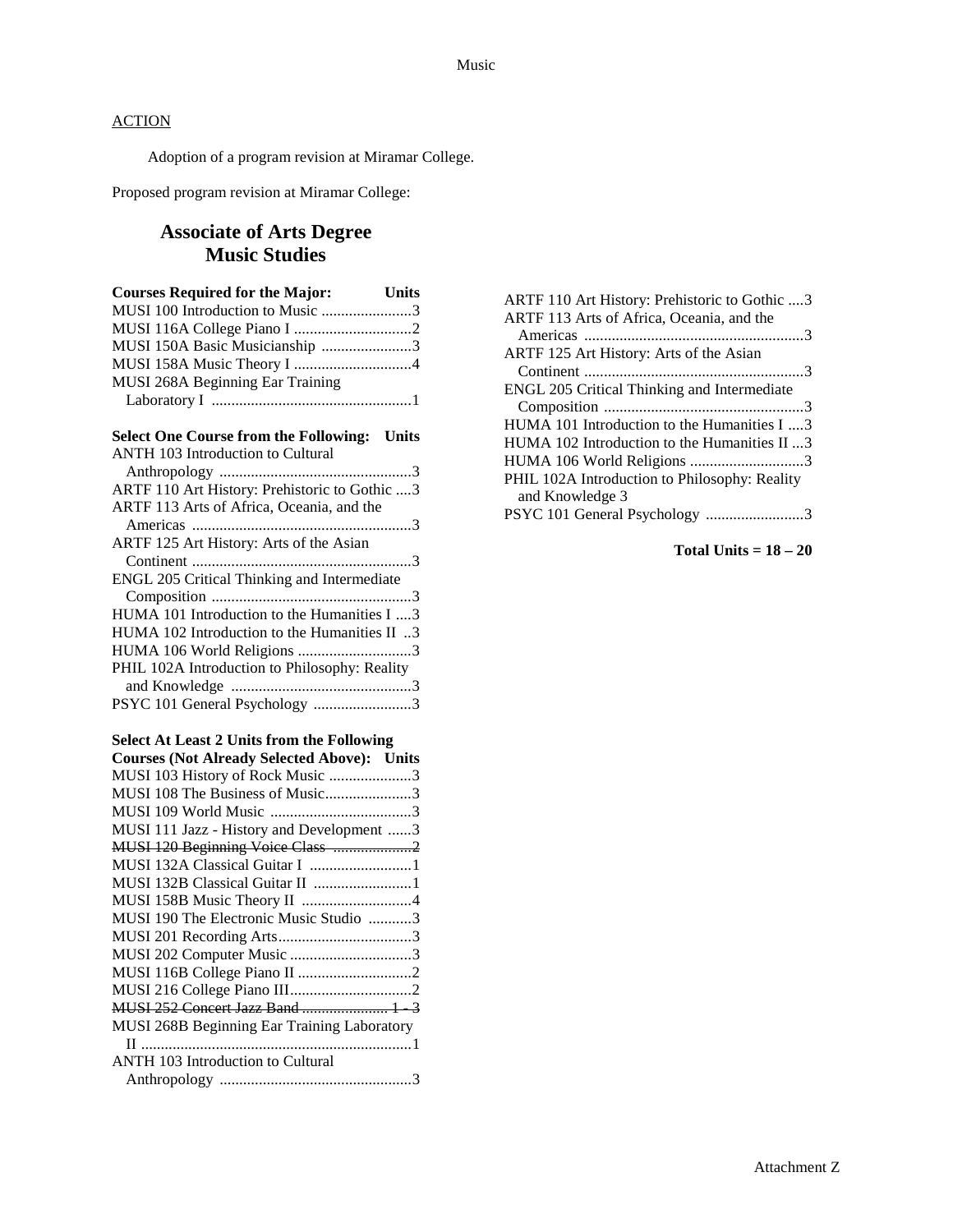Adoption of a program revision at Miramar College.

Proposed program revision at Miramar College:

# **Associate in Arts for Transfer Degree Psychology**

| <b>Courses Required for the Major:</b><br><b>Units</b><br>PSYC 101 General Psychology 3 |
|-----------------------------------------------------------------------------------------|
| PSYC 255 Introduction to Psychological                                                  |
|                                                                                         |
| PSYC 258 Behavioral Science Statistics or                                               |
| MATH 119 Elementary Statistics 3                                                        |
| <b>Select 3-4 Units from the Following</b>                                              |
| Units<br><b>Courses:</b>                                                                |
| PSYC 260 Introduction to Physiological                                                  |
| BIOL 107 General Biology-Lecture and                                                    |
|                                                                                         |
|                                                                                         |
| <b>Select At Least 3 Units from the Following</b>                                       |
| <b>Courses (Not Already Selected Above): Units</b>                                      |
| ACCT 116A Financial Accounting 4                                                        |
| BIOL 107 General Biology-Lecture and                                                    |
| BIOL 210A Introduction to the Biological                                                |
|                                                                                         |
| CHEM 100 Fundamentals of Chemistry 3                                                    |
| and                                                                                     |
| CHEM 100L Fundamentals of Chemistry                                                     |
|                                                                                         |
| CHEM 130 Introduction to Organic and                                                    |
|                                                                                         |
| and                                                                                     |
| CHEM 130L Introduction to Organic and                                                   |
| Biological Chemistry Laboratory 1<br>ECON 120 Principles of Macroeconomics 3            |
| ECON 121 Principles of Microeconomics 3                                                 |
| ENGL 101 Reading and Composition or                                                     |
| ENGL 105 Composition and Literature 3                                                   |
| ENGL 205 Critical Thinking and Intermediate                                             |
|                                                                                         |
| MATH 104 Trigonometry 3                                                                 |
| MATH 116 College and Matrix Algebra 3                                                   |
| MATH 121 Basic Techniques of Applied                                                    |
|                                                                                         |
|                                                                                         |
| MATH 150 Calculus with Analytic                                                         |
| MATH 151 Calculus with Analytic                                                         |
|                                                                                         |

| PHIL 100 Logic and Critical Thinking 3             |
|----------------------------------------------------|
| PHIL 205 Critical Thinking and Writing in          |
|                                                    |
|                                                    |
|                                                    |
| PSYC 166 Introduction to Social Psychology 3       |
| PSYC 201 Academic and Career Opportunities         |
|                                                    |
|                                                    |
| PSYC 230 Psychology of Lifespan                    |
|                                                    |
| PSYC 260 Introduction to Physiological             |
|                                                    |
| SOCO 101 Principles of Sociology 3                 |
| SOCO 110 Contemporary Social Problems 3            |
| <b>Select At Least 3 Units from the Following</b>  |
| <b>Courses (Not Already Selected Above): Units</b> |
| ACCT 116A Financial Accounting 4                   |
| BIOL 107 General Biology-Lecture and               |
|                                                    |
| BIOL 210A Introduction to the Biological           |
|                                                    |
| CHEM 100 Fundamentals of Chemistry 3               |
| and                                                |
| CHEM 100L Fundamentals of Chemistry                |
|                                                    |
| CHEM 130 Introduction to Organic and               |
|                                                    |
| and                                                |
| CHEM 130L Introduction to Organic and              |
| Biological Chemistry Laboratory 1                  |
| ECON 120 Principles of Macroeconomics 3            |
| ECON 121 Principles of Microeconomics 3            |
| ENGL 101 Reading and Composition or                |
| ENGL 105 Composition and Literature 3              |
| ENGL 205 Critical Thinking and Intermediate        |
|                                                    |
|                                                    |
| MATH 116 College and Matrix Algebra 3              |
| MATH 121 Basic Techniques of Applied               |
|                                                    |
|                                                    |
|                                                    |
| MATH 150 Calculus with Analytic                    |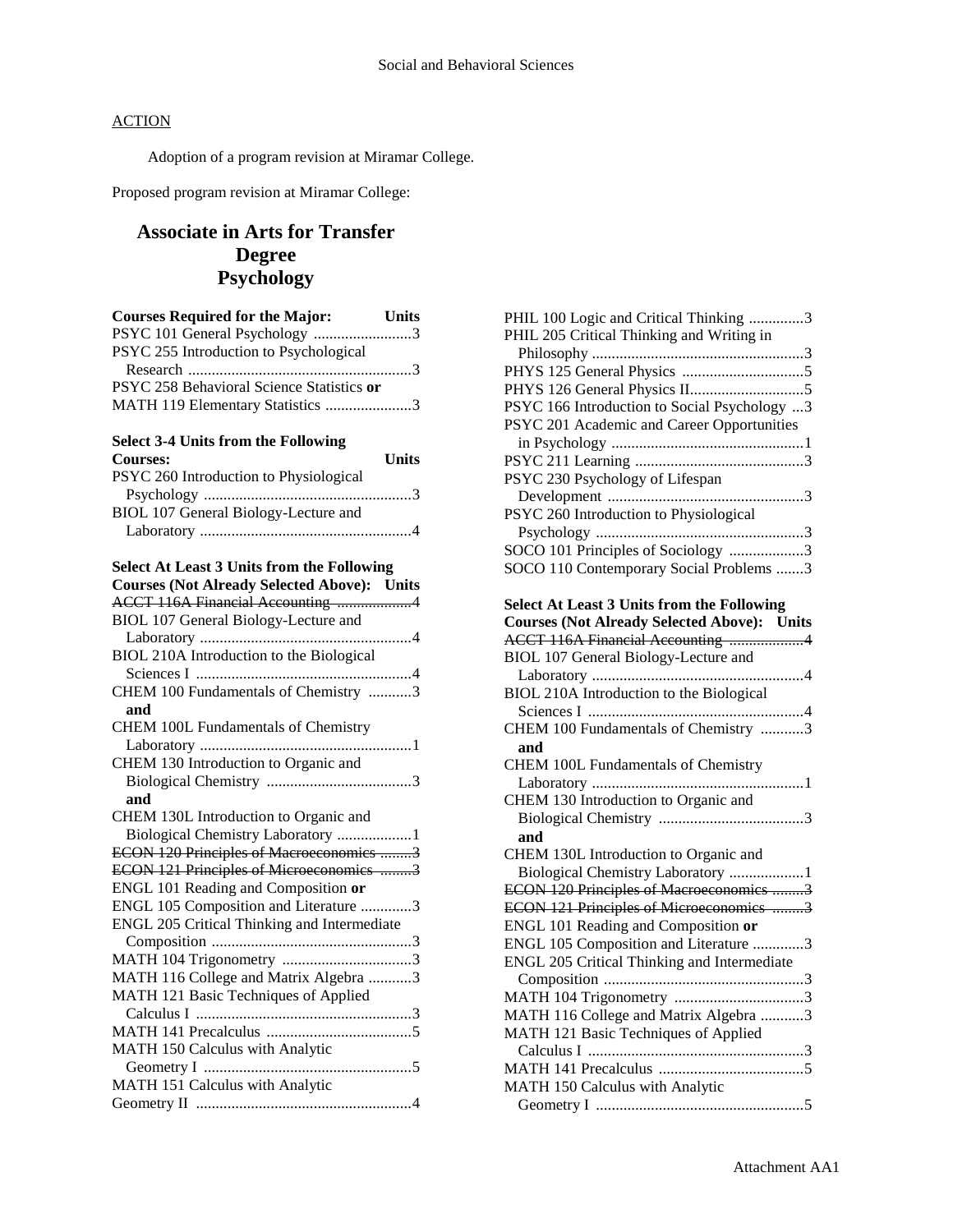| MATH 151 Calculus with Analytic              |
|----------------------------------------------|
|                                              |
| PHIL 100 Logic and Critical Thinking 3       |
| PHIL 205 Critical Thinking and Writing in    |
|                                              |
|                                              |
|                                              |
| PSYC 133 Psychology of Women 3               |
| PSYC 135 Marriage and Family Relations3      |
| PSYC 137 Human Sexual Behavior 3             |
| PSYC 166 Introduction to Social Psychology 3 |
| PSYC 201 Academic and Career Opportunities   |
|                                              |
|                                              |
| PSYC 230 Psychology of Lifespan              |
|                                              |
| PSYC 245 Abnormal Psychology 3               |
| PSYC 260 Introduction to Physiological       |
|                                              |
|                                              |

**Total Units = 18 – 23**